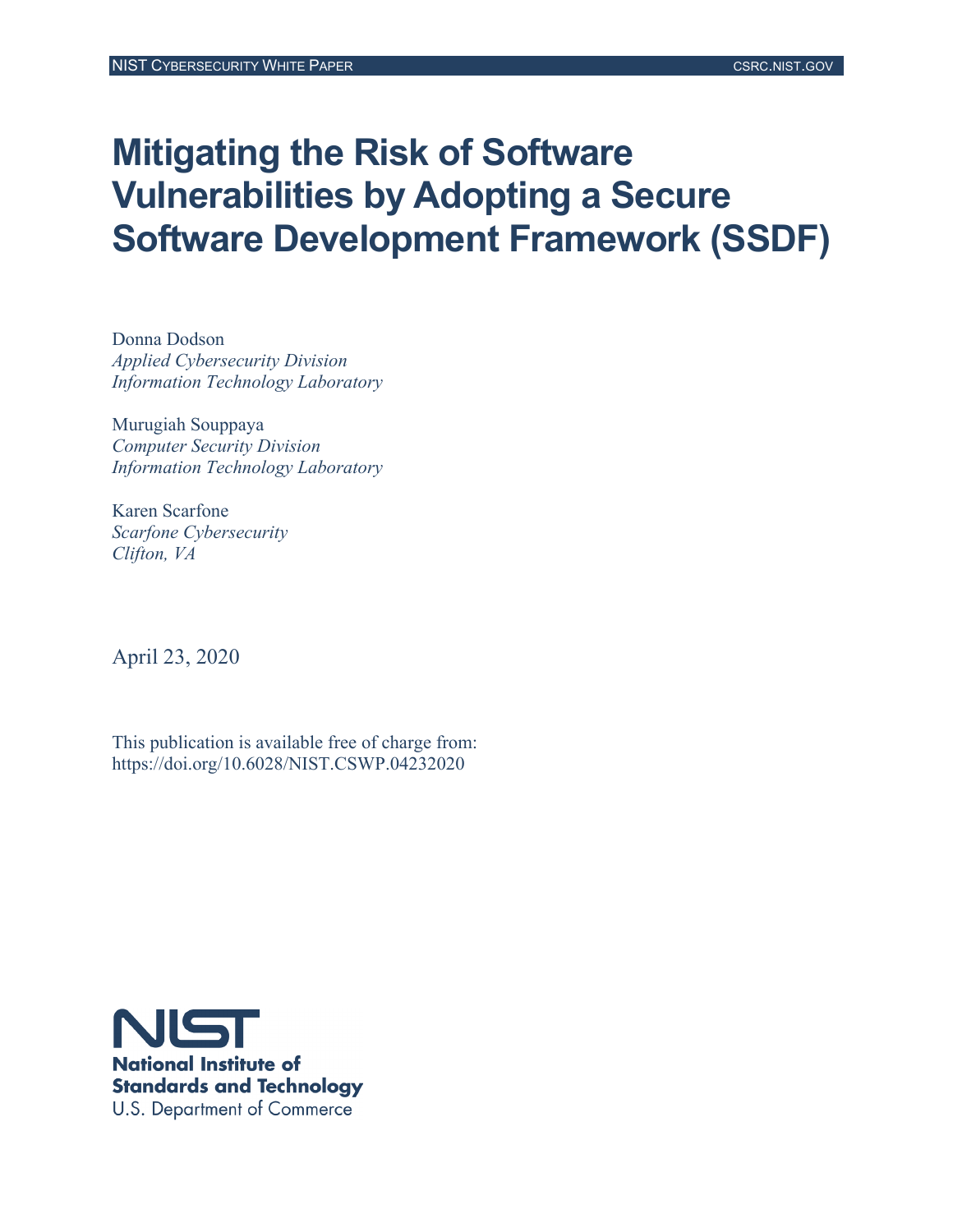### **Abstract**

Few software development life cycle (SDLC) models explicitly address software security in detail, so secure software development practices usually need to be added to each SDLC model to ensure the software being developed is well secured. This white paper recommends a core set of highlevel secure software development practices called a secure software development framework (SSDF) to be integrated within each SDLC implementation. The paper facilitates communications about secure software development practices among business owners, software developers, project managers and leads, and cybersecurity professionals within an organization. Following these practices should help software producers reduce the number of vulnerabilities in released software, mitigate the potential impact of the exploitation of undetected or unaddressed vulnerabilities, and address the root causes of vulnerabilities to prevent future recurrences. Also, because the framework provides a common vocabulary for secure software development, software consumers can use it to foster communications with suppliers in acquisition processes and other management activities.

### **Keywords**

secure software development; secure software development framework (SSDF); secure software development practices; software acquisition; software development; software development life cycle (SDLC); software security.

### **Disclaimer**

Any mention of commercial products or reference to commercial organizations is for information only; it does not imply recommendation or endorsement by NIST, nor does it imply that the products mentioned are necessarily the best available for the purpose.

### **Additional Information**

For additional information on NIST's Cybersecurity programs, projects and publications, visit the [Computer Security Resource Center.](https://csrc.nist.gov/) Information on other efforts at [NIST](https://www.nist.gov/) and in the [Information](https://www.nist.gov/itl)  [Technology Laboratory](https://www.nist.gov/itl) (ITL) is also available.

### **Comments on this publication may be submitted to:**

National Institute of Standards and Technology Attn: Computer Security Division, Information Technology Laboratory 100 Bureau Drive (Mail Stop 8930) Gaithersburg, MD 20899-8930 Email: [ssdf@nist.gov](mailto:ssdf@nist.gov)

All comments are subject to release under the Freedom of Information Act (FOIA).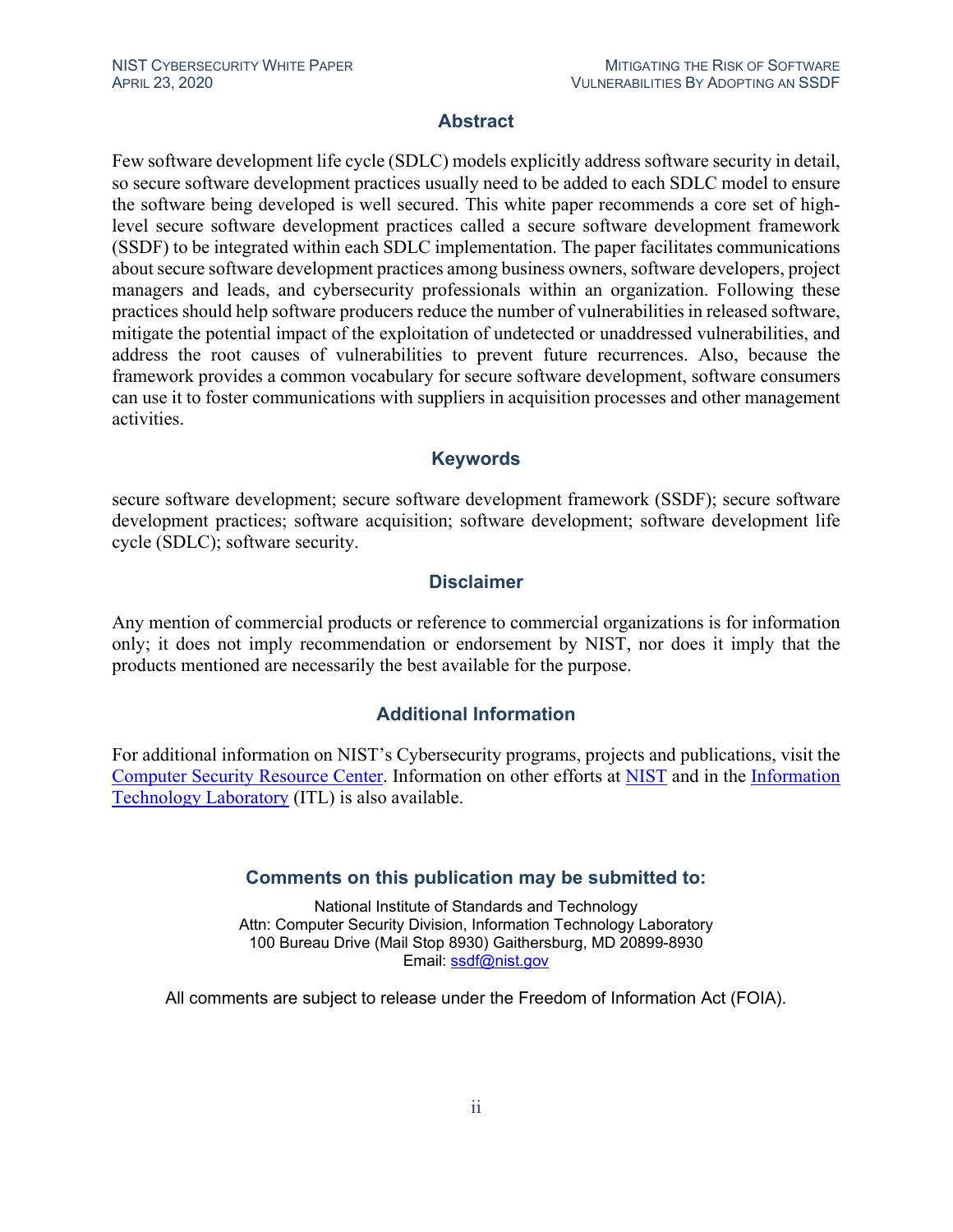### **Acknowledgments**

The authors wish to thank all of the individuals and organizations who provided comments on the preliminary ideas and drafts, particularly BSA | The Software Alliance, the Information Security and Privacy Advisory Board (ISPAB), and the members of the Software Assurance Forum for Excellence in Code (SAFECode).

The authors also greatly appreciate the thoughtful public comments submitted by many organizations and individuals, including the Administrative Offices of the U.S. Courts, The Aerospace Corporation, BSA | The Software Alliance, Capitis Solutions, the Consortium for Information & Software Quality (CISQ), HackerOne, Honeycomb Secure Systems, iNovex, Ishpi Information Technologies, Juniper Networks, Medical Imaging & Technology Alliance (MITA), Microsoft, Naval Sea Systems Command (NAVSEA), the National Institute of Standards and Technology (NIST), Northrop Grumman, Office of the Undersecretary of Defense for Research and Engineering, RedHat, SAFECode, and the Software Engineering Institute (SEI).

### **Audience**

There are two primary audiences for this white paper. The first is software producers (e.g., commercial-off-the-shelf [COTS] product vendors, government-off-the-shelf [GOTS] software developers, custom software developers) regardless of size, sector, or level of maturity. The second is software consumers, both federal government agencies and other organizations. Readers of this document are not expected to be experts in secure software development in order to understand it, but such expertise is required to implement its recommended practices.

Personnel within the following Workforce Categories and Specialty Areas from the National Initiative for Cybersecurity Education (NICE) Cybersecurity Workforce Framework [\[1\]](#page-24-0) are most likely to find this publication of interest:

- Securely Provision (SP): Risk Management (RSK), Software Development (DEV), Systems Requirements Planning (SRP), Test and Evaluation (TST), Systems Development (SYS)
- Operate and Maintain (OM): Systems Analysis (ANA)
- Oversee and Govern (OV): Training, Education, and Awareness (TEA); Cybersecurity Management (MGT); Executive Cyber Leadership (EXL); Program/Project Management (PMA) and Acquisition
- Protect and Defend (PR): Incident Response (CIR), Vulnerability Assessment and Management (VAM)
- Analyze (AN): Threat Analysis (TWA), Exploitation Analysis (EXP)

### **Trademark Information**

All registered trademarks or trademarks belong to their respective organizations.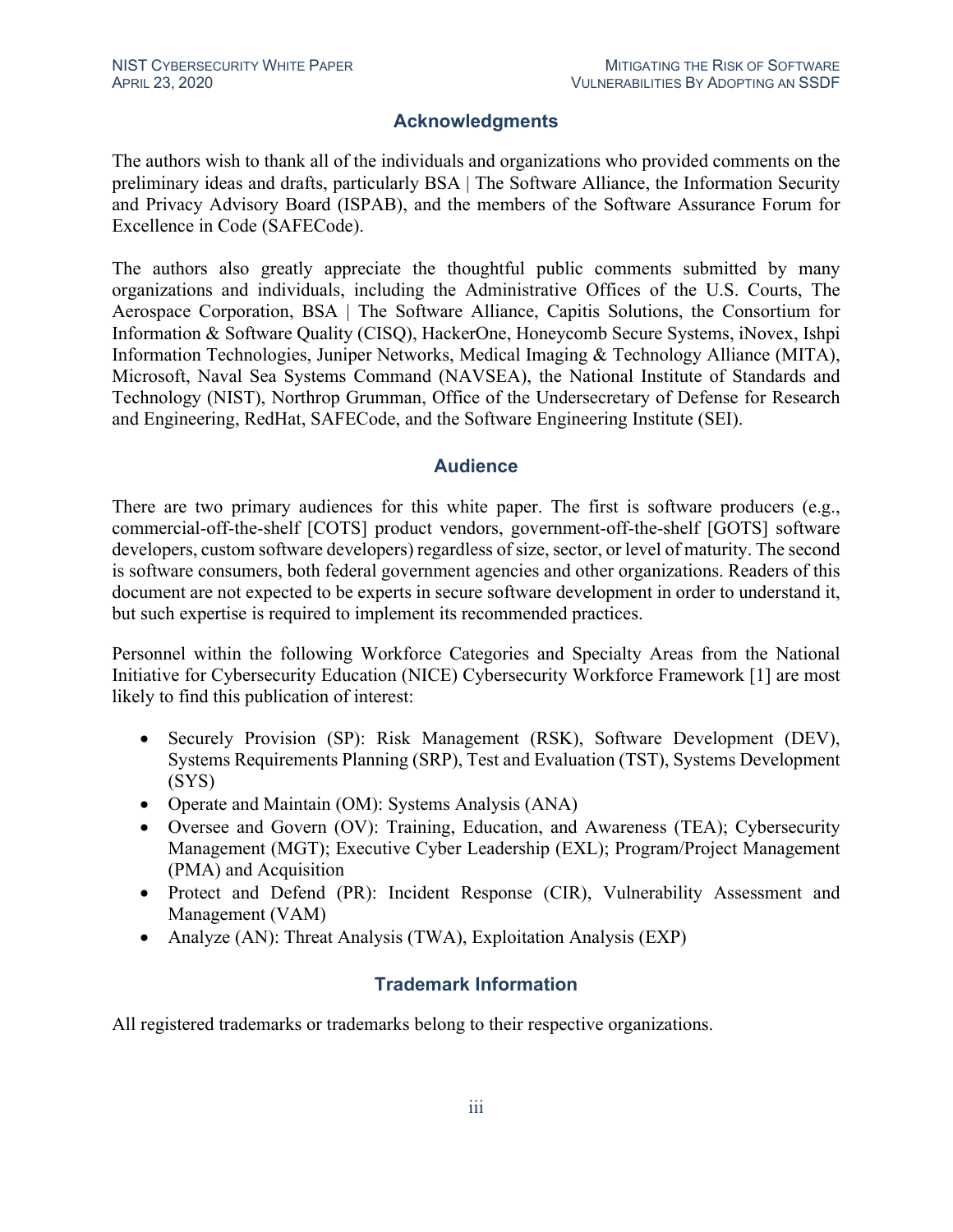### **1 Introduction**

A *software development life cycle*  $(SDLC)^1$  $(SDLC)^1$  is a formal or informal methodology for designing, creating, and maintaining software (which includes code built into hardware). There are many models for SDLCs, including waterfall, spiral, agile, and development and operations (DevOps). Few SDLC models explicitly address software security in detail, so secure software development practices usually need to be added to and integrated within each SDLC model. Regardless of which SDLC model is used to develop software, secure software development practices should be integrated throughout it for three reasons: to reduce the number of vulnerabilities in released software, to mitigate the potential impact of the exploitation of undetected or unaddressed vulnerabilities, and to address the root causes of vulnerabilities to prevent future recurrences. Most aspects of security can be addressed at multiple places within an SDLC, but in general, the earlier in the SDLC that security is addressed, the less effort and cost is ultimately required to achieve the same level of security. This principle, also known as *shifting left*, is critically important regardless of the SDLC model.

There are many existing documents on secure software development practices, including those listed in the [References](#page-24-1) section. This white paper does not introduce new practices or define new terminology; instead, it describes a subset of high-level practices based on established standards, guidance, and secure software development practice documents. These practices, collectively called a secure software development framework (SSDF), should be particularly helpful for the target audiences to achieve secure software development objectives. Note that these practices are limited to those that bear directly on secure software development (e.g., securing the development infrastructure or pipeline itself is out of scope).

This white paper is intended to be a starting point for discussing the concept of an SSDF and therefore does not provide a comprehensive view of SSDFs. Future work may expand on the material in this white paper, potentially covering topics such as how an SSDF may apply to and vary for different software development methodologies and how an organization can transition from using just their current software development practices to also incorporating the practices specified by the SSDF. It is likely that future work will primarily take the form of use cases so that the insights will be more readily applicable to certain types of development environments.

This white paper expresses secure software development practices but does not prescribe exactly how to implement them. The focus is on implementing the practices rather than on the tools, techniques, and mechanisms used to do so. For example, one organization might automate a particular step, while another might use manual processes instead. Advantages of specifying the practices at a high level include the following:

- Can be used by organizations in any sector or community, regardless of size or cybersecurity sophistication
- Can be applied to software developed to support information technology (IT), industrial control systems (ICS), cyber-physical systems (CPS), or the Internet of Things (IoT)

<span id="page-3-0"></span><sup>1</sup> Note that SDLC is also widely used for "system development life cycle." All usage of "SDLC" in this white paper is referencing software, not systems.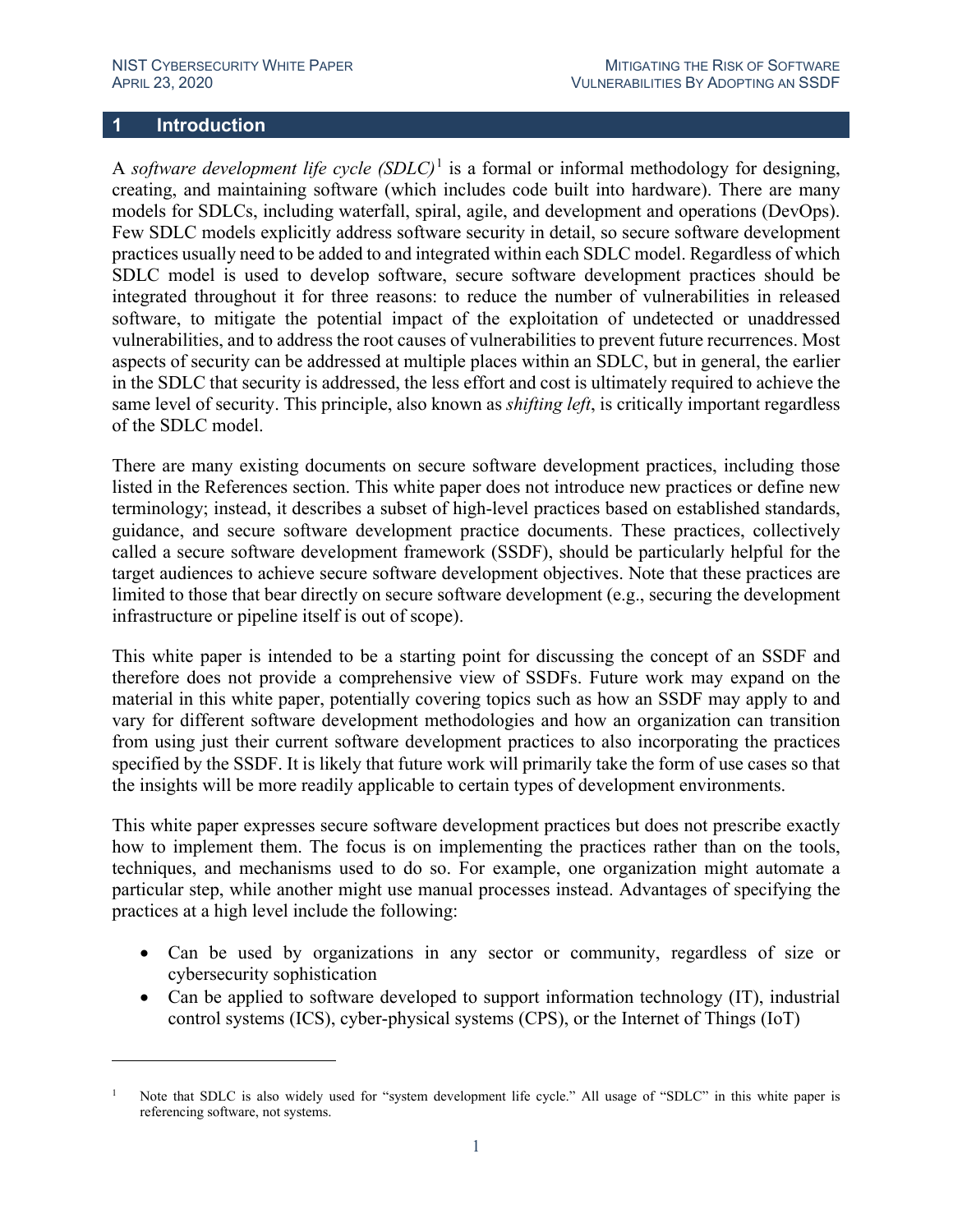- Can be integrated into any existing software development workflow and automated toolchain; should not negatively affect organizations that already have robust secure software development practices in place
- Makes the practices broadly applicable, not specific to particular technologies, platforms, programming languages, SDLC models, development environments, operating environments, tools, etc.
- Can help an organization document its secure software development practices today and define its future target practices as part of its continuous improvement process
- Can assist an organization currently using a classic software development model in transitioning its secure software development practices for use with a modern software development model (e.g., agile, DevOps)
- Can assist organizations that are procuring and using software to understand secure software development practices employed by their suppliers

This white paper also provides a common language to describe fundamental secure software development practices. This is similar to the approach of the *Framework for Improving Critical Infrastructure Cybersecurity*, also known as the NIST Cybersecurity Framework [\[2\].](#page-24-2) [2](#page-4-0) Expertise in secure software development is not required to understand the practices. This helps facilitate communications about secure software practices among both internal and external organizational stakeholders, such as the following:

- Business owners, software developers, project managers and leads, and cybersecurity professionals within an organization
- Software consumers, including both federal government agencies and other organizations, that want to define required or desired characteristics for software in their acquisition processes in order to have higher-quality software (particularly with fewer security vulnerabilities) $3$
- Software producers (e.g., commercial-off-the-shelf [COTS] product vendors, governmentoff-the-shelf [GOTS] software developers, software developers working within or on behalf of software consumer organizations, software testers/quality assurance personnel) that want to integrate secure software development practices throughout their SDLCs, express their secure software practices to their customers, or define requirements for their suppliers

This white paper's practices are not based on the assumption that all organizations have the same security objectives and priorities; rather, the recommendations reflect that each software producer may have unique security assumptions, and each software consumer may have unique security needs and requirements. While the desire is for each software producer to follow all applicable practices, the expectation is that the degree to which each practice is implemented and the formality of the implementation will vary based on the producer's security assumptions. The practices

<span id="page-4-0"></span><sup>&</sup>lt;sup>2</sup> The SSDF practices may help support the NIST Cybersecurity Framework Functions, Categories, and Subcategories, but the SSDF practices do not map to them and are typically the responsibility of different parties. Developers can adopt SSDF practices, and the outcomes of their work could help organizations with their operational security in support of the Cybersecurity Framework.

<span id="page-4-1"></span><sup>&</sup>lt;sup>3</sup> Future work may provide more practical guidance for software consumers on how they can leverage the SSDF in specific use cases.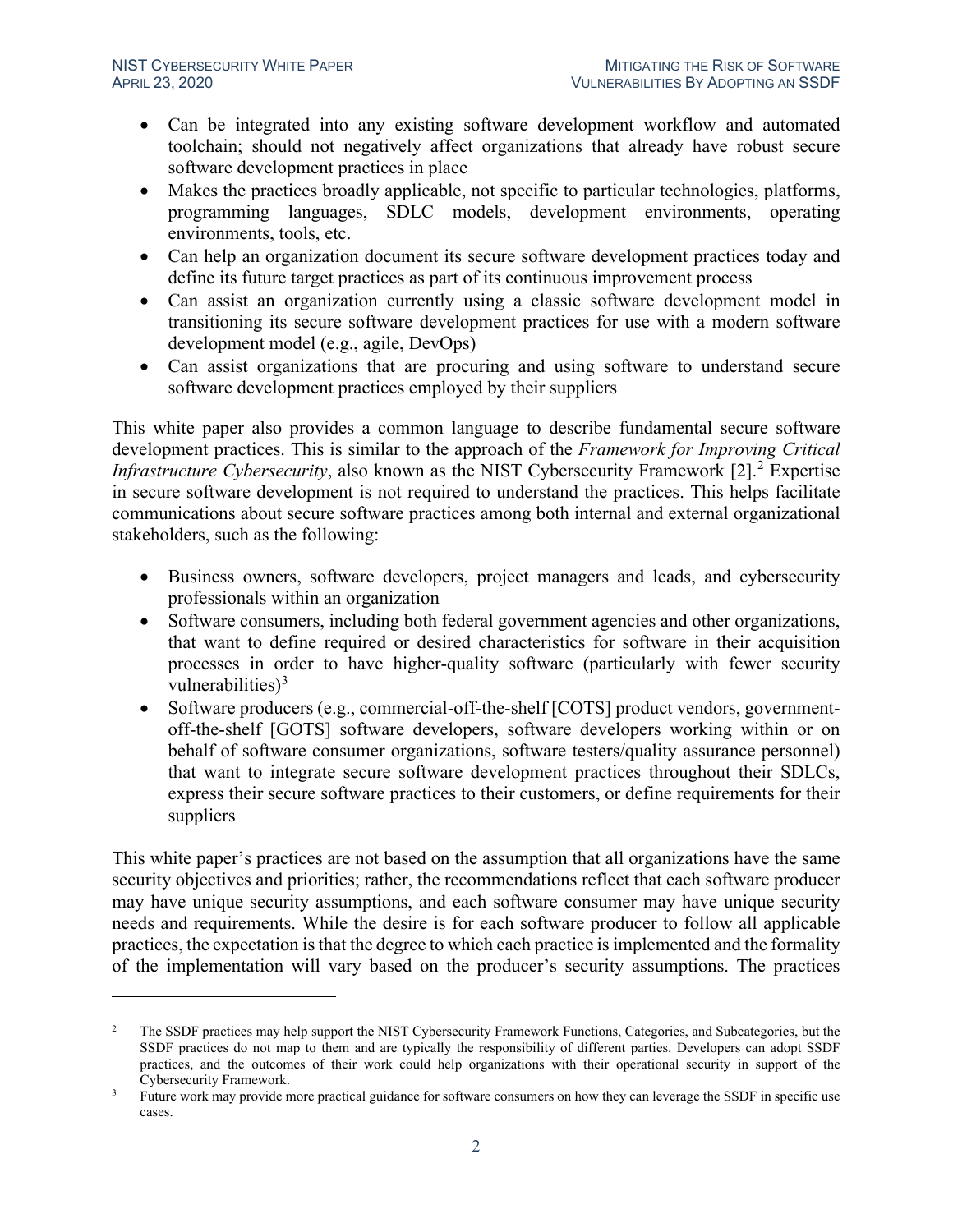provide flexibility for implementers, but they are also clear to avoid leaving too much open to interpretation.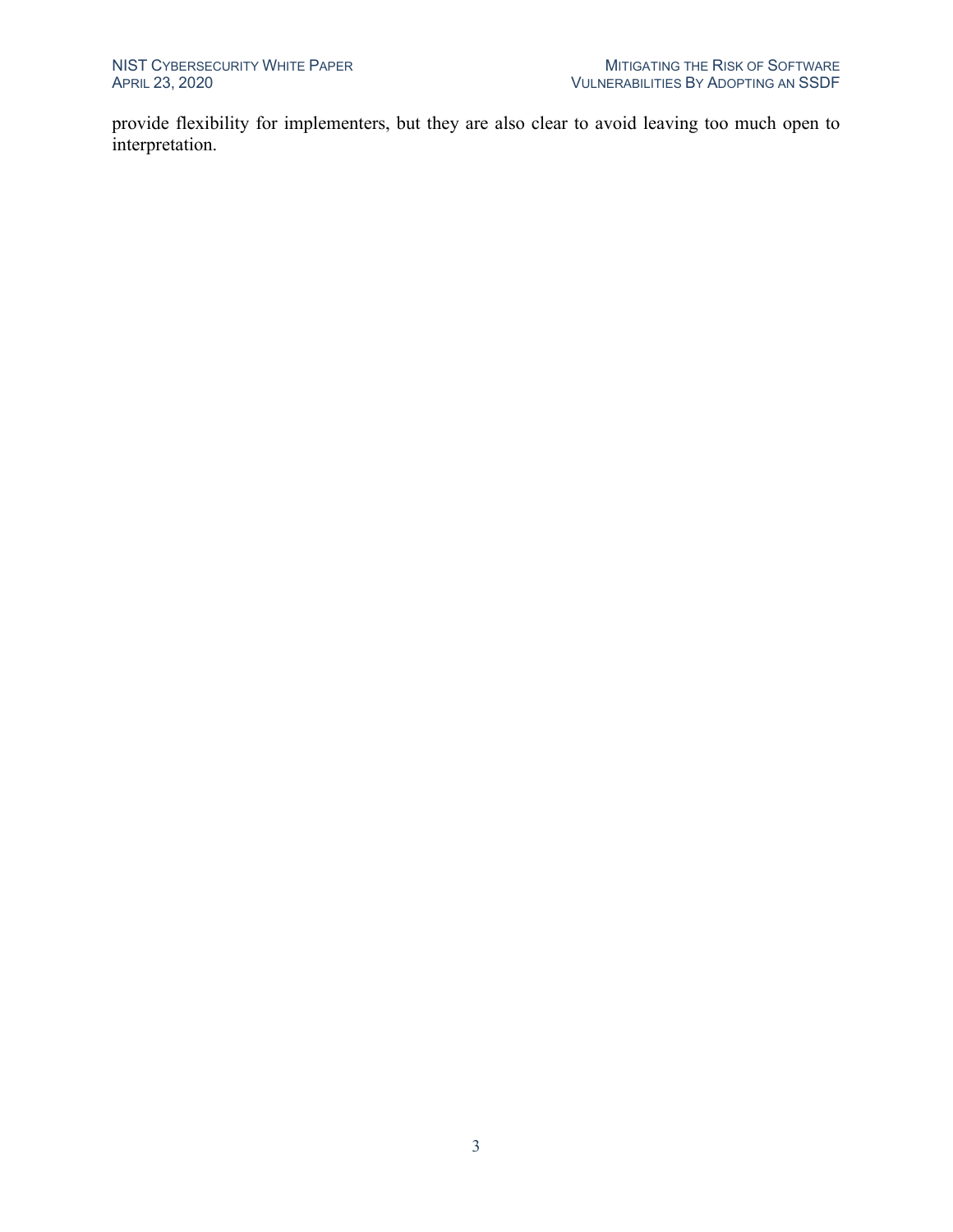### **2 Secure Software Development Framework (SSDF)**

This white paper introduces a software development framework (SSDF) of fundamental, sound, and secure software development practices based on established secure software development practice documents. For the purposes of this white paper, the practices are organized into four groups:

- **Prepare the Organization (PO):** Ensure that the organization's people, processes, and technology are prepared to perform secure software development at the organization level and, in some cases, for each individual project.
- **Protect the Software (PS):** Protect all components of the software from tampering and unauthorized access.
- **Produce Well-Secured Software (PW):** Produce well-secured software that has minimal security vulnerabilities in its releases.
- **Respond to Vulnerabilities (RV):** Identify vulnerabilities in software releases and respond appropriately to address those vulnerabilities and prevent similar vulnerabilities from occurring in the future.

Each practice is defined with the following elements:

- **Practice:** A brief statement of the practice, along with a unique identifier and an explanation of what the practice is and why it is beneficial.
- **Task:** An individual action (or actions) needed to accomplish a practice.
- **Implementation Example:** An example of a type of tool, process, or other method that could be used to implement this practice; not intended to imply that any example or combination of examples is required or that only the stated examples are feasible options.
- **Reference:** An established secure development practice document and its mappings to a particular task.

Although most practices are relevant for any software development effort, some practices are not always applicable. For example, if developing a particular piece of software does not involve using a compiler, there would be no need to follow a practice on configuring the compiler to improve executable security. Some practices are more fundamental, while others are more advanced and may depend on certain fundamental practices already being in place. Also, practices are not all equally important in any particular case. Risk should be considered when deciding which practices to use and how much time and resources to devote to each practice.<sup>[4](#page-6-0)</sup> Finally, the frequency for performing recurring practices is not specified because the frequency appropriate for any particular situation depends on risk and other factors.

The table that defines the practices is below. Remember that these practices are only a **subset** of what an organization may need to do, with the practices focused on helping organizations achieve secure software development objectives. The practices are not listed sequentially or in order of

<span id="page-6-0"></span><sup>4</sup> Organizations seeking guidance on how to get started with secure software development can consult many publicly available references, such as "SDL That Won't Break the Bank" by Steve Lipner from SAFECode [\(https://i.blackhat.com/us-18/Thu-](https://i.blackhat.com/us-18/Thu-August-9/us-18-Lipner-SDL-For-The-Rest-Of-Us.pdf)[August-9/us-18-Lipner-SDL-For-The-Rest-Of-Us.pdf\)](https://i.blackhat.com/us-18/Thu-August-9/us-18-Lipner-SDL-For-The-Rest-Of-Us.pdf) and "Simplified Implementation of the Microsoft SDL" by Microsoft [\(https://www.microsoft.com/en-us/download/details.aspx?id=12379\)](https://www.microsoft.com/en-us/download/details.aspx?id=12379).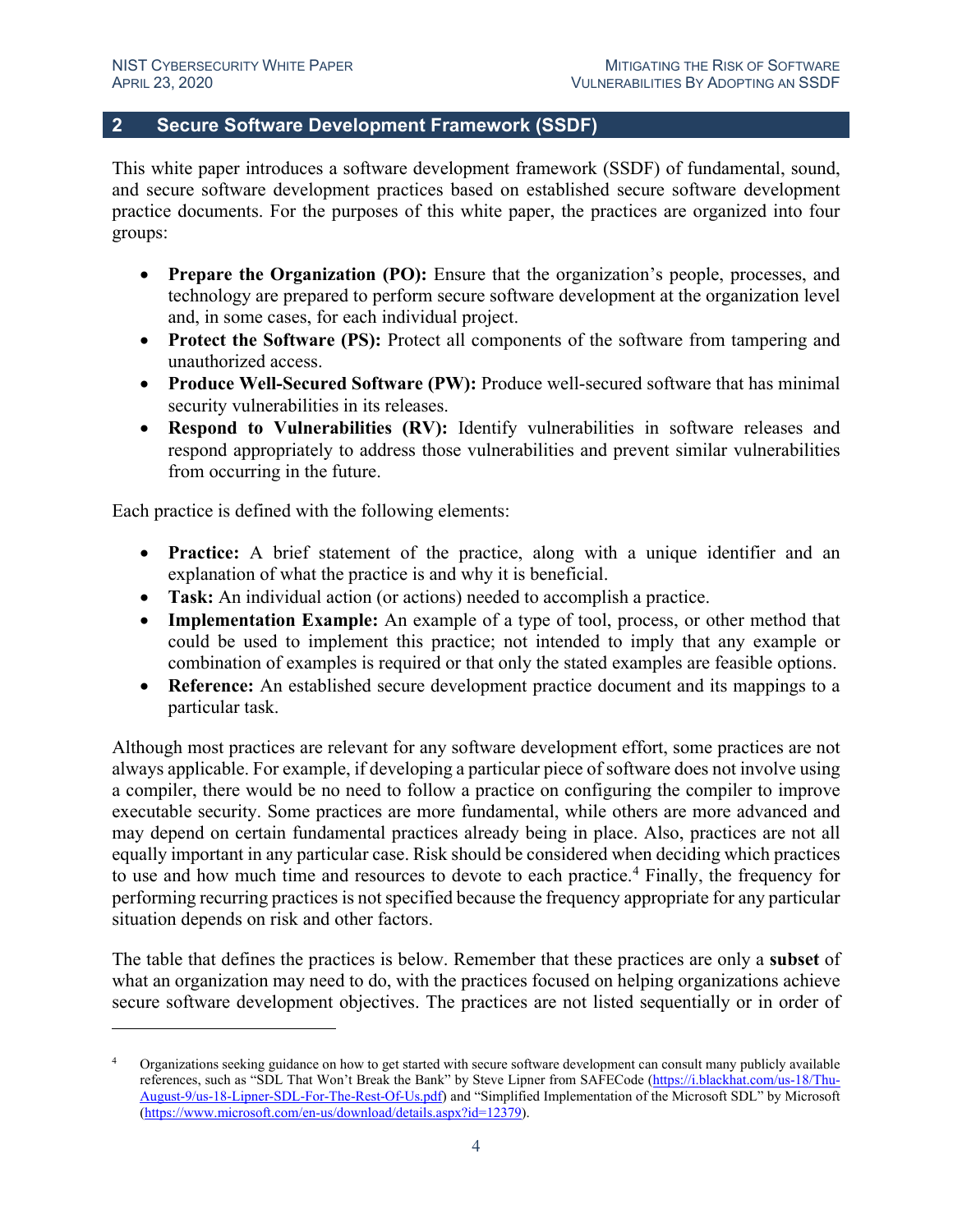importance. The information in the table is space constrained, and much more information on each practice can be found in the references (with the bolded text on each line being the identifier used for that reference in the table):

- **BSIMM10**: *Building Security in Maturity Model (BSIMM) Version 10* [\[3\]](#page-24-3)
- **BSA**: BSA, *Framework for Secure Software* [\[4\]](#page-24-4)
- **IDASOAR**: Institute for Defense Analyses (IDA), *State-of-the-Art Resources (SOAR) for Software Vulnerability Detection, Test, and Evaluation 2016* [\[5\]](#page-24-5)
- **ISO27034**: International Organization for Standardization/International Electrotechnical Commission (ISO/IEC), *Information technology – Security techniques – Application security – Part 1: Overview and concepts*, ISO/IEC 27034-1:2011 [\[6\]](#page-24-6)
- **MSSDL**: Microsoft, *Security Development Lifecycle* [\[7\]](#page-24-7)
- **NISTCSF**: NIST, *Framework for Improving Critical Infrastructure Cybersecurity, Version 1.1* [\[2\]](#page-24-2)
- **OWASPASVS**: OWASP, *OWASP Application Security Verification Standard 4.0* [\[8\]](#page-24-8)
- **OWASPTEST**: OWASP, *OWASP Testing Guide 4.0* [\[9\]](#page-24-9)
- **PCISSLRAP**: Payment Card Industry (PCI) Security Standards Council, *Secure Software Lifecycle (Secure SLC) Requirements and Assessment Procedures Version 1.0* [\[10\]](#page-24-10)
- **SAMM15**: OWASP, *Software Assurance Maturity Model Version 1.5* [\[11\]](#page-24-11)
- **SCAGILE**: Software Assurance Forum for Excellence in Code (SAFECode), *Practical Security Stories and Security Tasks for Agile Development Environments* [\[12\]](#page-24-12)
- **SCFPSSD**: SAFECode, *Fundamental Practices for Secure Software Development: Essential Elements of a Secure Development Lifecycle Program, Third Edition* [\[13\]](#page-25-0)
- **SCSIC**: SAFECode, *Software Integrity Controls: An Assurance-Based Approach to Minimizing Risks in the Software Supply Chain* [\[14\]](#page-25-1)
- **SCTPC**: SAFECode, *Managing Security Risks Inherent in the Use of Third-Party Components* [\[15\]](#page-25-2)
- **SCTTM**: SAFECode, *Tactical Threat Modeling* [\[16\]](#page-25-3)
- **SP80053**: Joint Task Force Transformation Initiative, *Security and Privacy Controls for Federal Information Systems and Organizations*, NIST Special Publication (SP) 800-53 Revision 4 [\[17\]](#page-25-4)
- **SP800160**: NIST, *Systems Security Engineering: Considerations for a Multidisciplinary Approach in the Engineering of Trustworthy Secure Systems*, NIST SP 800-160 Volume 1 [\[18\]](#page-25-5)
- **SP800181**: NIST, *National Initiative for Cybersecurity Education (NICE) Cybersecurity Workforce Framework*, NIST SP 800-181 [\[1\]](#page-24-0)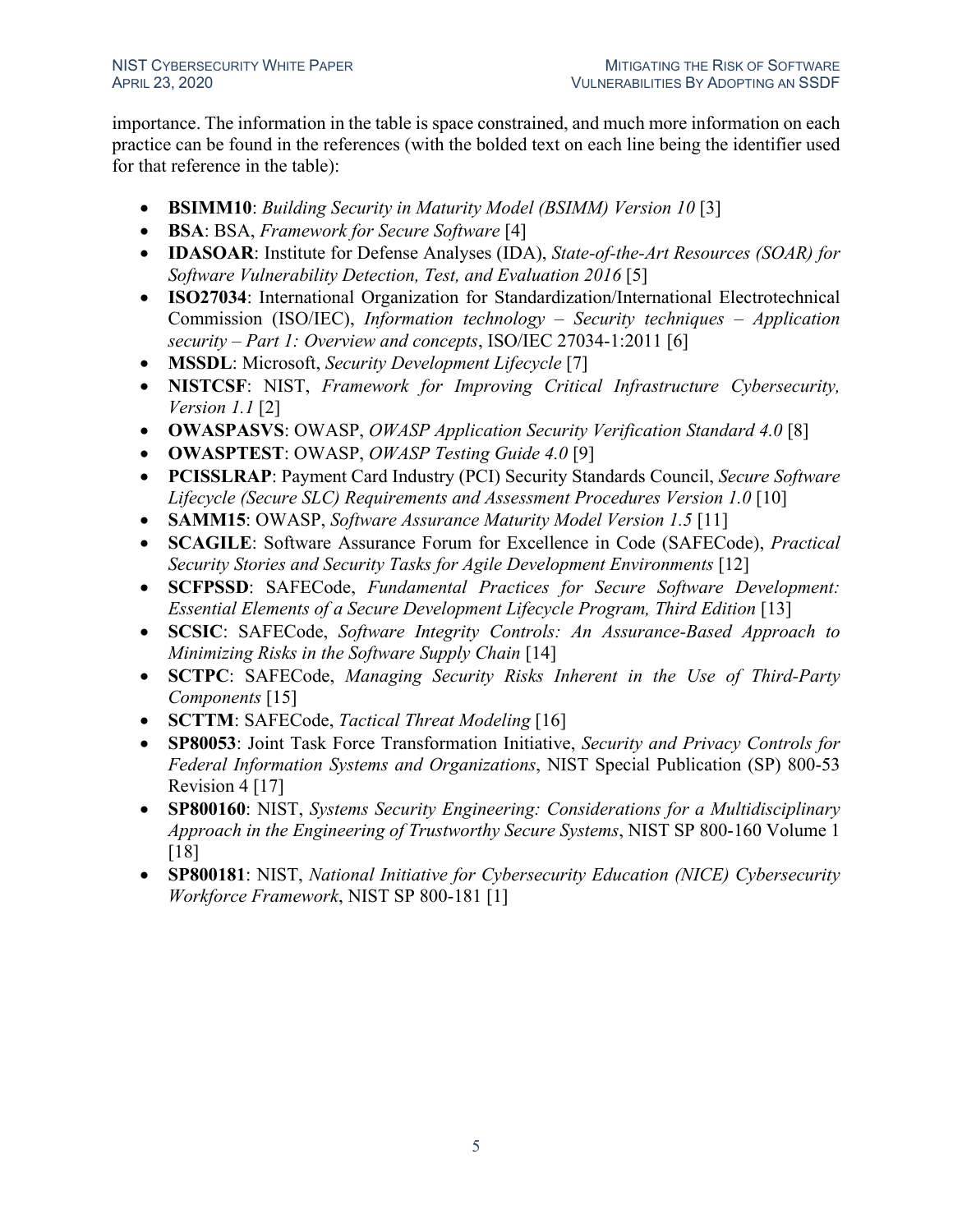| <b>Practices</b>                                                                                                                                                                                                                                                                                                                                                                                                                                                                                                                                                                             | <b>Tasks</b>                                                                                                                                                    | <b>Implementation Examples</b>                                                                                                                                                                                                                                                                                                                                                                                                                                                                                                                                                                                                                                                                                                                                                                                                                                                                                                                                                                                                                                                                                                                                                                                                                                                                                                                                                                              | <b>References</b>                                                                                                                                                                                                                                                                                                                                                                                                                                                                                                                                                                                                                                                   |
|----------------------------------------------------------------------------------------------------------------------------------------------------------------------------------------------------------------------------------------------------------------------------------------------------------------------------------------------------------------------------------------------------------------------------------------------------------------------------------------------------------------------------------------------------------------------------------------------|-----------------------------------------------------------------------------------------------------------------------------------------------------------------|-------------------------------------------------------------------------------------------------------------------------------------------------------------------------------------------------------------------------------------------------------------------------------------------------------------------------------------------------------------------------------------------------------------------------------------------------------------------------------------------------------------------------------------------------------------------------------------------------------------------------------------------------------------------------------------------------------------------------------------------------------------------------------------------------------------------------------------------------------------------------------------------------------------------------------------------------------------------------------------------------------------------------------------------------------------------------------------------------------------------------------------------------------------------------------------------------------------------------------------------------------------------------------------------------------------------------------------------------------------------------------------------------------------|---------------------------------------------------------------------------------------------------------------------------------------------------------------------------------------------------------------------------------------------------------------------------------------------------------------------------------------------------------------------------------------------------------------------------------------------------------------------------------------------------------------------------------------------------------------------------------------------------------------------------------------------------------------------|
| Prepare the Organization (PO)                                                                                                                                                                                                                                                                                                                                                                                                                                                                                                                                                                |                                                                                                                                                                 |                                                                                                                                                                                                                                                                                                                                                                                                                                                                                                                                                                                                                                                                                                                                                                                                                                                                                                                                                                                                                                                                                                                                                                                                                                                                                                                                                                                                             |                                                                                                                                                                                                                                                                                                                                                                                                                                                                                                                                                                                                                                                                     |
| <b>Define Security Requirements</b><br>for Software Development<br>(PO.1): Ensure that security<br>requirements for software<br>development are known at all<br>times so that they can be taken<br>into account throughout the<br>SDLC and duplication of effort<br>can be minimized because the<br>requirements information can be<br>collected once and shared. This<br>includes requirements from<br>internal sources (e.g., the<br>organization's policies, business<br>objectives, and risk<br>management strategy) and<br>external sources (e.g.,<br>applicable laws and regulations). | PO.1.1: Identify all applicable<br>security requirements for the<br>organization's general software<br>development, and maintain the<br>requirements over time. | Define policies that specify the security<br>$\bullet$<br>requirements for the organization's<br>software to meet, including secure<br>coding practices for developers to follow.<br>Define policies that specify software<br>$\bullet$<br>architecture requirements, such as<br>making code modular to facilitate code<br>reuse and easier updates as well as<br>isolating security functionality from other<br>functionality during code execution.<br>Define policies for securing the<br>development infrastructure, such as<br>developer workstations and code<br>repositories.<br>Ensure that policies cover the entire<br>software life cycle, including notifying<br>users of the impending end of software<br>support and the date of software end-of-<br>life.<br>• Use a well-known set of security<br>requirements as a structure or lexicon for<br>defining the organization's requirements.<br>This set can be mapped to other third-<br>party security requirements to which the<br>organization is also subject.<br>Review and update the requirements<br>after each response to a vulnerability<br>incident.<br>Conduct a periodic (typically at least<br>annual) review of all security<br>requirements.<br>• Promptly review new external<br>requirements and updates to existing<br>external requirements.<br>Educate affected individuals on the<br>impending changes in requirements. | <b>BSIMM10: CP1.1, CP1.3, SR1.1</b><br><b>BSA:</b> SC.1-1, SC.2, PD.1-1, PD.1-2,<br>PD.1-3, PD.2-2<br>ISO27034: 7.3.2<br><b>MSSDL: Practice 2</b><br><b>NISTCSF: ID.GV-3</b><br><b>OWASPTEST: Phase 2.1</b><br><b>PCISSLRAP: 2.1</b><br><b>SAMM15: PC1-A, PC1-B, PC2-A, SR1-</b><br>A, SR1-B, SR2-B<br><b>SCFPSSD: Planning the Implementation</b><br>and Deployment of Secure Development<br>Practices; Establish Coding Standards<br>and Conventions<br>SP80053: SA-15<br>SP800160: 3.1.2, 3.3.1, 3.4.2, 3.4.3<br>SP800181: T0414; K0003, K0039,<br>K0044, K0157, K0168, K0177, K0211,<br>K0260, K0261, K0262, K0524; S0010,<br>S0357, S0368; A0033, A0123, A0151 |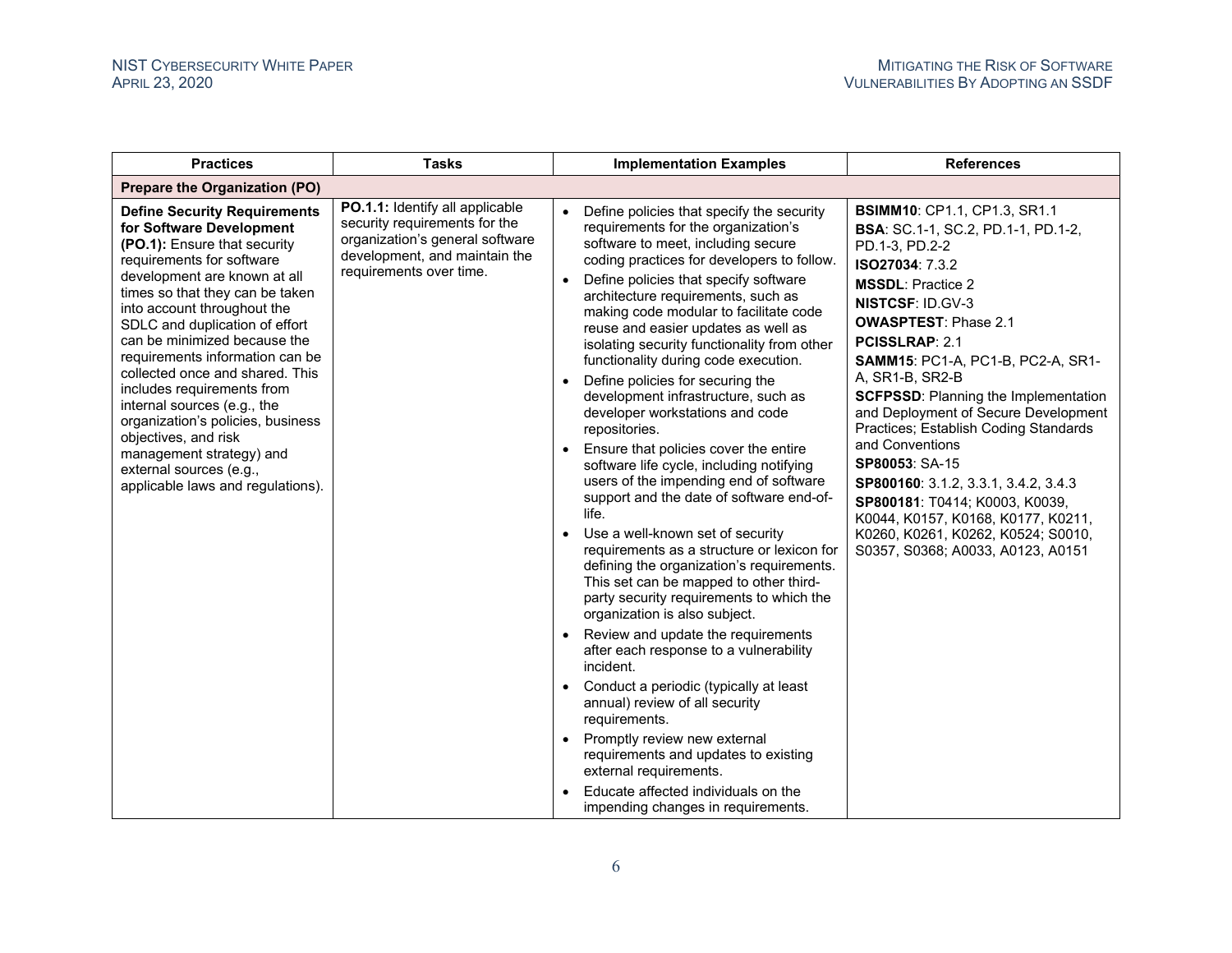| <b>Practices</b>                                                                                                                                                                                                                                            | <b>Tasks</b>                                                                                                                                                                                                        | <b>Implementation Examples</b>                                                                                                                                                                                                                                                                                                                                                                                                                                                                                                                                                                                                                              | <b>References</b>                                                                                                                                                                                                                                                                                                                                                                                                                                                                                                                                                                                                                                                                                 |
|-------------------------------------------------------------------------------------------------------------------------------------------------------------------------------------------------------------------------------------------------------------|---------------------------------------------------------------------------------------------------------------------------------------------------------------------------------------------------------------------|-------------------------------------------------------------------------------------------------------------------------------------------------------------------------------------------------------------------------------------------------------------------------------------------------------------------------------------------------------------------------------------------------------------------------------------------------------------------------------------------------------------------------------------------------------------------------------------------------------------------------------------------------------------|---------------------------------------------------------------------------------------------------------------------------------------------------------------------------------------------------------------------------------------------------------------------------------------------------------------------------------------------------------------------------------------------------------------------------------------------------------------------------------------------------------------------------------------------------------------------------------------------------------------------------------------------------------------------------------------------------|
| <b>Implement Roles and</b><br><b>Responsibilities (PO.2):</b><br>Ensure that everyone inside and<br>outside of the organization<br>involved in the SDLC is<br>prepared to perform their SSDF-<br>related roles and responsibilities<br>throughout the SDLC. | PO.2.1: Create new roles and<br>alter responsibilities for existing<br>roles to encompass all parts of<br>the SSDF. Periodically review<br>the defined roles and<br>responsibilities, and update<br>them as needed. | Define SSDF-related roles and<br>$\bullet$<br>responsibilities for all members of the<br>software development team.<br>Integrate the security roles into the<br>$\bullet$<br>software development team.<br>Define roles and responsibilities for<br>$\bullet$<br>cybersecurity staff, security champions,<br>project managers and leads, senior<br>management, software developers,<br>software testers/quality assurance<br>personnel, product owners, and others<br>involved in the SDLC.<br>Conduct an annual review of all roles<br>and responsibilities.<br>Educate affected individuals on the<br>impending changes in roles and<br>responsibilities. | <b>BSA: PD.2-1, PD.2-2</b><br><b>BSIMM10: CP3.2, SM1.1</b><br>NISTCSF: ID.AM-6, ID.GV-2<br>PCISSLRAP: 1.2<br><b>SCSIC: Vendor Software Development</b><br><b>Integrity Controls</b><br>SP80053: SA-3<br>SP800160: 3.2.1, 3.2.4, 3.3.1<br>SP800181: K0233                                                                                                                                                                                                                                                                                                                                                                                                                                          |
|                                                                                                                                                                                                                                                             | PO.2.2: Provide role-specific<br>training for all personnel with<br>responsibilities that contribute to<br>secure development.<br>Periodically review role-specific<br>training and update it as<br>needed.         | Document the desired outcomes of<br>$\bullet$<br>training for each role.<br>Create a training plan for each role.<br>$\bullet$<br>Acquire or create training for each role;<br>acquired training may need<br>customization for the organization.                                                                                                                                                                                                                                                                                                                                                                                                            | <b>BSA: PD.2-2</b><br><b>BSIMM10: CP2.5, SM1.3, T1.1, T1.5,</b><br>T1.7, T2.6, T2.8, T3.2, T3.4<br><b>MSSDL: Practice 1</b><br><b>NISTCSF: PR.AT-*</b><br><b>PCISSLRAP: 1.3</b><br><b>SAMM15: EG1-A, EG2-A</b><br><b>SCAGILE: Operational Security Tasks</b><br>14, 15; Tasks Requiring the Help of<br><b>Security Experts 1</b><br><b>SCFPSSD: Planning the Implementation</b><br>and Deployment of Secure Development<br>Practices<br><b>SCSIC: Vendor Software Development</b><br><b>Integrity Controls</b><br>SP80053: SA-8<br>SP800160: 3.2.4<br>SP800181: OV-TEA-001, OV-TEA-002;<br>T0030, T0073, T0320; K0204, K0208,<br>K0220, K0226, K0243, K0245, K0252;<br>S0100, S0101; A0004, A0057 |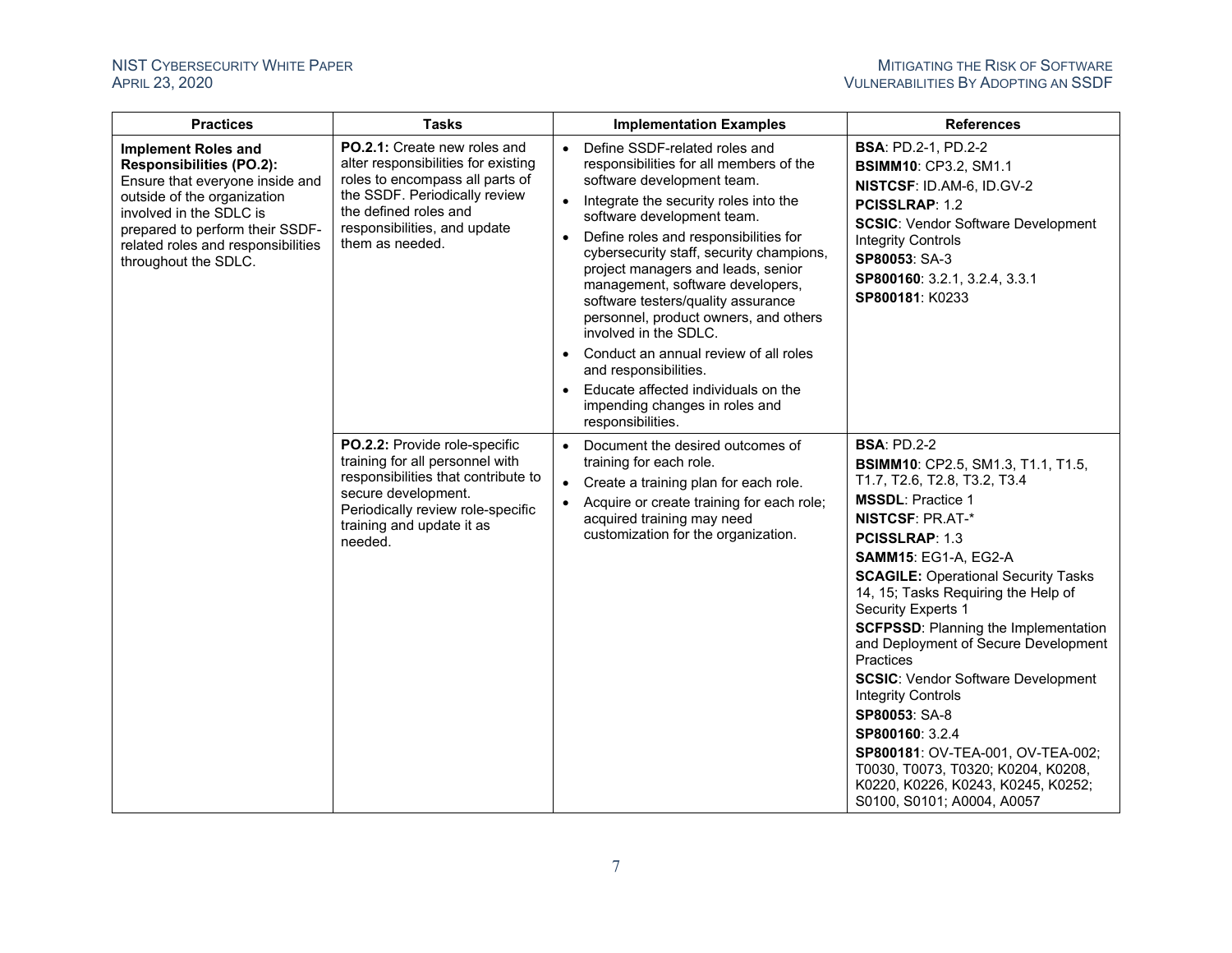| <b>Practices</b>                                                                                                                                                                                                                                                                                                                                                                                                                                          | <b>Tasks</b>                                                                                                                                                                                         | <b>Implementation Examples</b>                                                                                                                                                                                                                                                                                                                                                                                                    | <b>References</b>                                                                                                                                                                 |
|-----------------------------------------------------------------------------------------------------------------------------------------------------------------------------------------------------------------------------------------------------------------------------------------------------------------------------------------------------------------------------------------------------------------------------------------------------------|------------------------------------------------------------------------------------------------------------------------------------------------------------------------------------------------------|-----------------------------------------------------------------------------------------------------------------------------------------------------------------------------------------------------------------------------------------------------------------------------------------------------------------------------------------------------------------------------------------------------------------------------------|-----------------------------------------------------------------------------------------------------------------------------------------------------------------------------------|
|                                                                                                                                                                                                                                                                                                                                                                                                                                                           | PO.2.3: Obtain upper<br>management commitment to<br>secure development, and<br>convey that commitment to all<br>with SSDF-related roles and<br>responsibilities.                                     | Increase awareness by upper<br>$\bullet$<br>management.<br>Assist upper management in<br>$\bullet$<br>incorporating secure development<br>support into their communications with<br>personnel with SSDF-related roles and<br>responsibilities.<br>Educate all personnel with SSDF-related<br>roles and responsibilities on upper<br>management's commitment to the SSDF<br>and the importance of the SSDF to the<br>organization. | <b>BSIMM10: SM1.2, SM1.3</b><br>PCISSLRAP: 1.1<br><b>SAMM15: SM1.A</b><br>SP 800-181: T0001, T0004                                                                                |
| <b>Implement a Supporting</b><br>Toolchain (PO.3): Use<br>automation to reduce the human<br>effort needed and improve the<br>accuracy, consistency, and<br>comprehensiveness of security<br>practices throughout the SDLC,<br>as well as provide a way to<br>document and demonstrate use<br>of these practices. Toolchains<br>and tools may be used at<br>different levels of the<br>organization, such as<br>organization-wide or project-<br>specific. | PO.3.1: Specify which tools or<br>tool types are to be included in<br>each toolchain and which are<br>mandatory, as well as how the<br>toolchain components are to be<br>integrated with each other. | Define categories of toolchains, and<br>$\bullet$<br>specify the mandatory tools or tool types<br>to be used for each category.<br>Identify security tools to integrate into the<br>$\bullet$<br>developer toolchain.<br>Use automated technology for toolchain<br>$\bullet$<br>management and orchestration.                                                                                                                     | <b>BSA: TC.1, TC.1-1, TC.1-2</b><br><b>MSSDL: Practice 8</b><br><b>SCAGILE:</b> Tasks Requiring the Help of<br>Security Experts 9<br>SP80053: SA-15<br>SP800181: K0013, K0178     |
|                                                                                                                                                                                                                                                                                                                                                                                                                                                           | PO.3.2: Following sound<br>security practices, deploy and<br>configure tools, integrate them<br>within the toolchain, and<br>maintain the individual tools and<br>the toolchain as a whole.          | Evaluate, select, and acquire tools, and<br>$\bullet$<br>assess the security of each tool.<br>Integrate tools with other tools and with<br>$\bullet$<br>existing software development<br>processes and workflows.<br>Update, upgrade, and replace existing<br>$\bullet$<br>tools.<br>Monitor tools and tool logs for potential<br>operational and security issues.                                                                | <b>BSA: TC.1-1, TC.1-6</b><br><b>SCAGILE:</b> Tasks Requiring the Help of<br>Security Experts 9<br>SP80053: SA-15<br>SP800181: K0013, K0178                                       |
|                                                                                                                                                                                                                                                                                                                                                                                                                                                           | PO.3.3: Configure tools to<br>collect evidence and artifacts of<br>their support of the secure<br>software development practices.                                                                    | Use the organization's existing workflow<br>$\bullet$<br>or issue tracking systems to create an<br>audit trail of the secure development-<br>related actions that are performed.<br>Determine how often the collected<br>$\bullet$<br>information should be audited, and<br>implement processes to perform the<br>auditing.                                                                                                       | <b>BSA: PD.1.6</b><br><b>MSSDL: Practice 8</b><br>PCISSLRAP: 2.5<br><b>SCAGILE:</b> Tasks Requiring the Help of<br><b>Security Experts 9</b><br>SP80053: SA-15<br>SP800181: K0013 |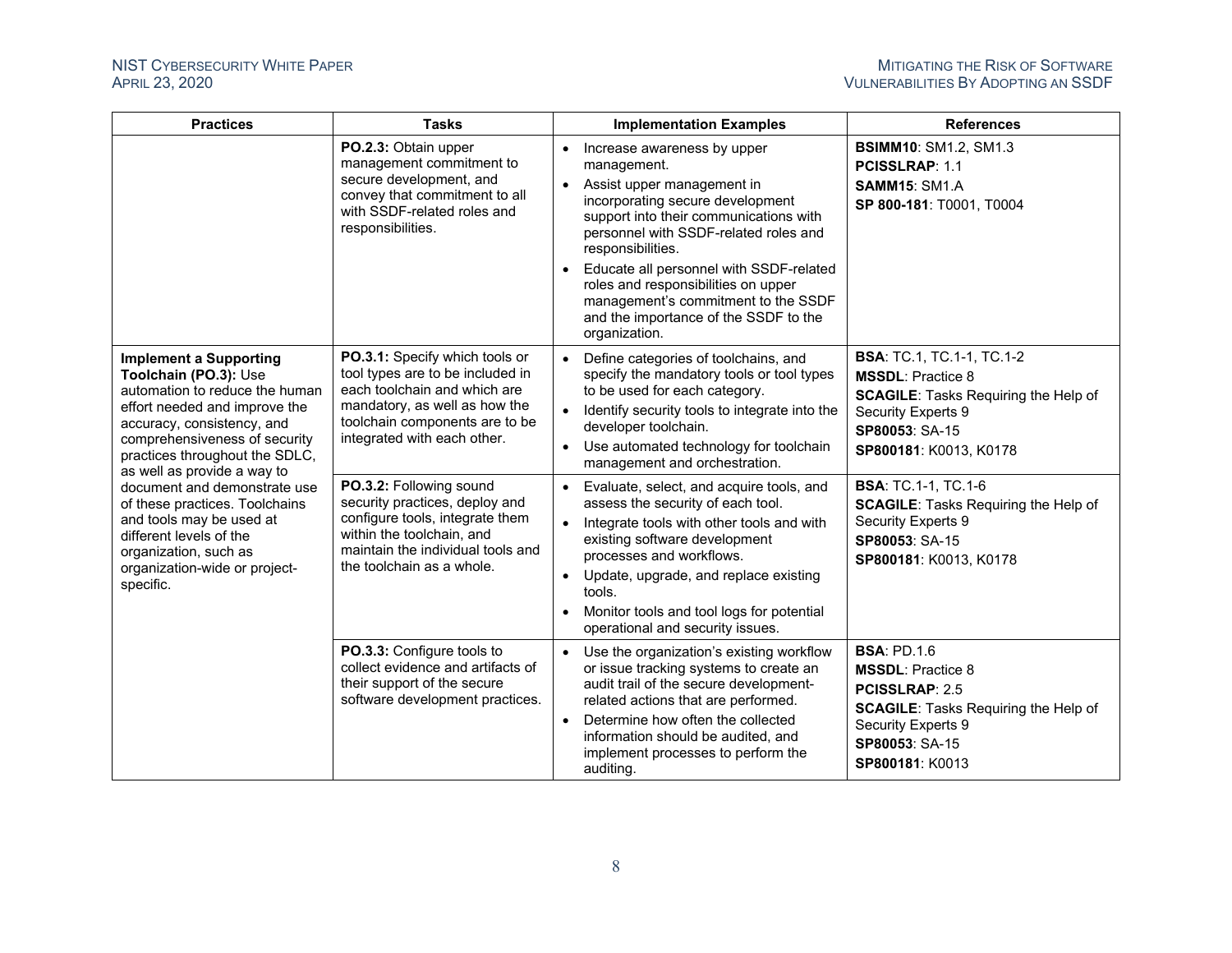| <b>Practices</b>                                                                                                                                                                                                                                    | <b>Tasks</b>                                                                                                           | <b>Implementation Examples</b>                                                                                                                                                                                                                                                                                                                                                                                                                                                                                                                                                                                                                                                                                                                                                                                      | <b>References</b>                  |
|-----------------------------------------------------------------------------------------------------------------------------------------------------------------------------------------------------------------------------------------------------|------------------------------------------------------------------------------------------------------------------------|---------------------------------------------------------------------------------------------------------------------------------------------------------------------------------------------------------------------------------------------------------------------------------------------------------------------------------------------------------------------------------------------------------------------------------------------------------------------------------------------------------------------------------------------------------------------------------------------------------------------------------------------------------------------------------------------------------------------------------------------------------------------------------------------------------------------|------------------------------------|
| Define Criteria for Software<br>Security Checks (PO.4): Help<br>ensure that the software<br>resulting from the SDLC meets<br>the organization's expectations<br>by defining criteria for checking<br>the software's security during<br>development. | <b>PO.4.1:</b> Define criteria for<br>software security checks<br>throughout the SDLC.                                 | <b>BSA:</b> TV.2-1, TV.5-1<br>Ensure that the criteria adequately<br>indicate how effectively security risk is<br><b>BSIMM10: SM1.4, SM2.2</b><br>being managed.<br>ISO27034: 7.3.5<br>Define key performance indicators<br><b>MSSDL: Practice 3</b><br>(KPIs) for software security.<br><b>OWASPTEST: Phase 1.3</b><br>Add software security criteria to existing<br>$\bullet$<br>checks (e.g., the Definition of Done in<br>SP80053: SA-15<br>agile SDLC methodologies).<br>SP800160: 3.2.1, 3.2.5, 3.3.1<br>Review the artifacts generated as part of<br>SP800181: K0153, K0165<br>the software development workflow<br>system to determine if they meet the<br>criteria purposes.<br>Record security check approvals,<br>rejections, and requests for exception as<br>part of the workflow and tracking system. | SAMM15: DR3-B, IR3-B, PC3-A, ST3-B |
|                                                                                                                                                                                                                                                     | PO.4.2: Implement processes,<br>mechanisms, etc. to gather the<br>necessary information in support<br>of the criteria. | <b>BSA: PD.1-6</b><br>Use the toolchain to automatically gather<br>information that informs security<br><b>BSIMM10: SM1.4, SM2.2</b><br>decision-making.<br>SP80053: SA-15<br>Deploy additional tools if needed to<br>$\bullet$<br>SP800160: 3.3.7<br>support the generation and collection of<br>SP800181: T0349; K0153<br>information supporting the criteria.<br>Automate decision-making processes<br>$\bullet$<br>utilizing the criteria.                                                                                                                                                                                                                                                                                                                                                                      |                                    |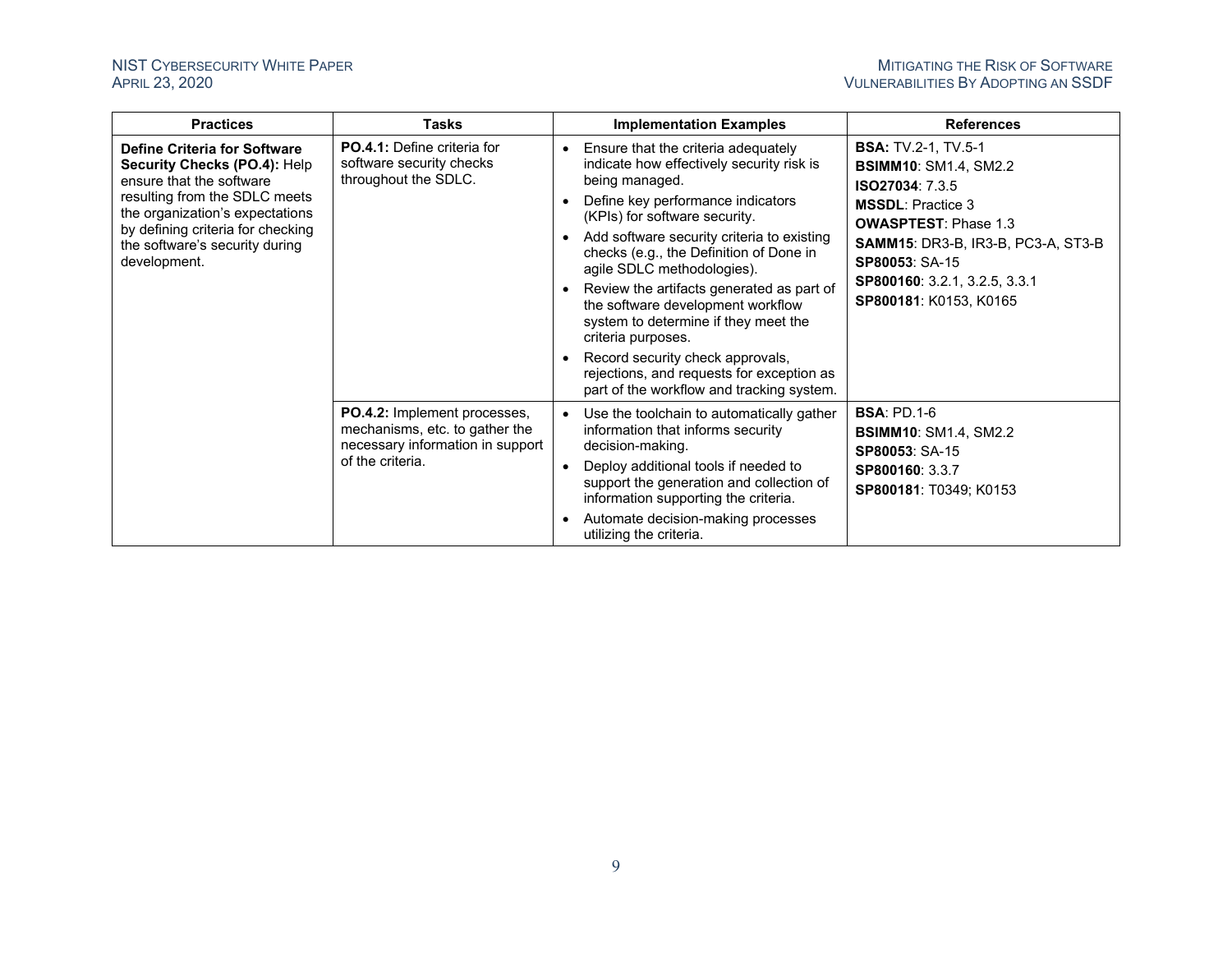| <b>Practices</b>                                                                                                                                                                                                                                                                                                                                                                                                                                                                                       | <b>Tasks</b>                                                                                                                                                                                                   | <b>Implementation Examples</b>                                                                                                                                                                                                                                                                                                                                                                                                                                                                                                                                                                                                                                                                                                                                                                                                                                     | <b>References</b>                                                                                                                                                                                                                                                                |
|--------------------------------------------------------------------------------------------------------------------------------------------------------------------------------------------------------------------------------------------------------------------------------------------------------------------------------------------------------------------------------------------------------------------------------------------------------------------------------------------------------|----------------------------------------------------------------------------------------------------------------------------------------------------------------------------------------------------------------|--------------------------------------------------------------------------------------------------------------------------------------------------------------------------------------------------------------------------------------------------------------------------------------------------------------------------------------------------------------------------------------------------------------------------------------------------------------------------------------------------------------------------------------------------------------------------------------------------------------------------------------------------------------------------------------------------------------------------------------------------------------------------------------------------------------------------------------------------------------------|----------------------------------------------------------------------------------------------------------------------------------------------------------------------------------------------------------------------------------------------------------------------------------|
| <b>Protect Software (PS)</b>                                                                                                                                                                                                                                                                                                                                                                                                                                                                           |                                                                                                                                                                                                                |                                                                                                                                                                                                                                                                                                                                                                                                                                                                                                                                                                                                                                                                                                                                                                                                                                                                    |                                                                                                                                                                                                                                                                                  |
| <b>Protect All Forms of Code</b><br>from Unauthorized Access<br>and Tampering (PS.1): Help<br>prevent unauthorized changes<br>to code, both inadvertent and<br>intentional, which could<br>circumvent or negate the<br>intended security characteristics<br>of the software. For code that is<br>not intended to be publicly<br>accessible, it helps prevent theft<br>of the software and may make it<br>more difficult or time-consuming<br>for attackers to find<br>vulnerabilities in the software. | PS.1.1: Store all forms of code.<br>including source code and<br>executable code, based on the<br>principle of least privilege so that<br>only authorized personnel have<br>the necessary forms of access.     | Store all source code in a code<br>$\bullet$<br>repository, and restrict access to it based<br>on the nature of the code. For example,<br>some code may be intended for public<br>access, in which case its integrity and<br>availability should be protected; other<br>code may also need its confidentiality<br>protected.<br>• Use version control features of the<br>repository to track all changes made to<br>the code with accountability to the<br>individual developer account.<br>• Review and approve all changes made<br>to the code.<br>Use code signing to help protect the<br>$\bullet$<br>integrity and provenance of executables.<br>Use cryptography (e.g., cryptographic<br>hashes) to help protect the integrity of<br>files.<br>Create and maintain a software bill of<br>$\bullet$<br>materials (SBOM) for each software<br>package created. | <b>BSA: IA.1, IA.2-2, SM.4-1</b><br><b>IDASOAR: Fact Sheet 25</b><br><b>NISTCSF: PR.AC-4</b><br><b>OWASPASVS: 1.10, 10.3.2, 14.2</b><br>PCISSLRAP: 6.1<br><b>SCSIC: Vendor Software Delivery</b><br>Integrity Controls, Vendor Software<br><b>Development Integrity Controls</b> |
| Provide a Mechanism for<br><b>Verifying Software Release</b><br>Integrity (PS.2): Help software<br>consumers ensure that the<br>software they acquire is<br>legitimate and has not been<br>tampered with.                                                                                                                                                                                                                                                                                              | PS.2.1: Make verification<br>information available to software<br>consumers.                                                                                                                                   | Post cryptographic hashes for release<br>$\bullet$<br>files on a well-secured website.<br>Use an established certificate authority<br>$\bullet$<br>for code signing so consumers can<br>confirm the validity of signatures.<br>Periodically review the code signing<br>$\bullet$<br>processes, including certificate renewal<br>and protection.                                                                                                                                                                                                                                                                                                                                                                                                                                                                                                                    | BSA: SM.4.2, SM.4.3, SM.5.1, SM.6.1<br><b>BSIMM10: SE2.4</b><br><b>NISTCSF: PR.DS-6</b><br>PCISSLRAP: 6.2<br>SAMM15: OE3-B<br><b>SCSIC: Vendor Software Delivery</b><br><b>Integrity Controls</b><br>SP800181: K0178                                                             |
| <b>Archive and Protect Each</b><br>Software Release (PS.3): Help<br>identify, analyze, and eliminate<br>vulnerabilities discovered in the<br>software after release.                                                                                                                                                                                                                                                                                                                                   | PS.3.1: Securely archive a copy<br>of each release and all of its<br>components (e.g., code,<br>package files, third-party<br>libraries, documentation), and<br>release integrity verification<br>information. | Store all release files in a repository, and<br>$\bullet$<br>restrict access to them.                                                                                                                                                                                                                                                                                                                                                                                                                                                                                                                                                                                                                                                                                                                                                                              | <b>BSA: PD.1-6</b><br><b>IDASOAR: Fact Sheet 25</b><br><b>NISTCSF: PR.IP-4</b><br><b>PCISSLRAP: 5.2, 6.2</b><br><b>SCSIC: Vendor Software Delivery</b><br><b>Integrity Controls</b><br>SP80053: SA-15                                                                            |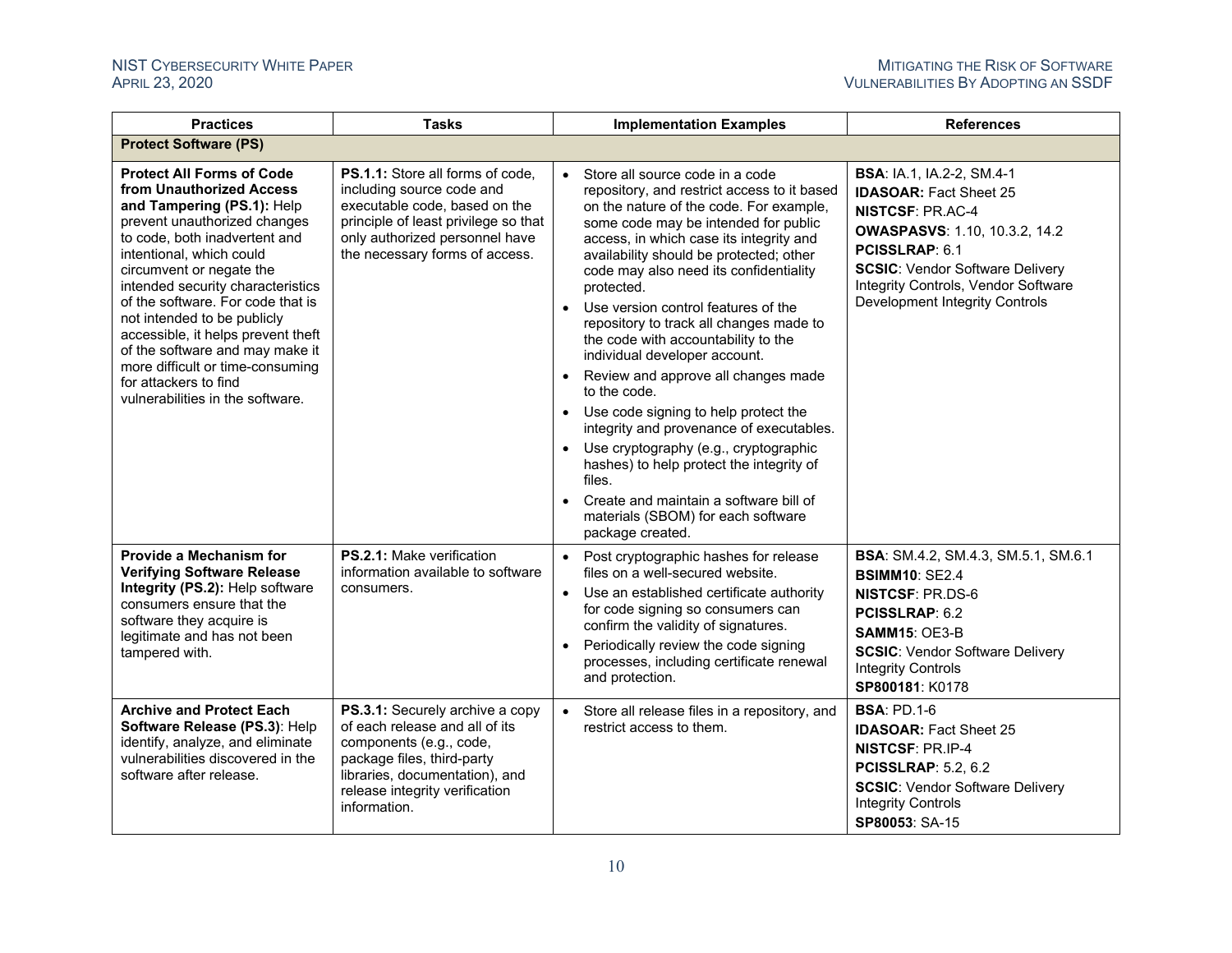| <b>Practices</b>                                                                                                                                                                                                                                                                                                                                                                                                                                                                                                                                                                                                                                                           | <b>Tasks</b>                                                                                                                                                                      | <b>Implementation Examples</b>                                                                                                                                                                                                                                                                                                                                                                                                                                                                                                                                             | <b>References</b>                                                                                                                                                                                                                                                                                                                                                                                                                                                                                                                                                                                                                                                                                                                                                                                                                                                                                     |  |  |  |
|----------------------------------------------------------------------------------------------------------------------------------------------------------------------------------------------------------------------------------------------------------------------------------------------------------------------------------------------------------------------------------------------------------------------------------------------------------------------------------------------------------------------------------------------------------------------------------------------------------------------------------------------------------------------------|-----------------------------------------------------------------------------------------------------------------------------------------------------------------------------------|----------------------------------------------------------------------------------------------------------------------------------------------------------------------------------------------------------------------------------------------------------------------------------------------------------------------------------------------------------------------------------------------------------------------------------------------------------------------------------------------------------------------------------------------------------------------------|-------------------------------------------------------------------------------------------------------------------------------------------------------------------------------------------------------------------------------------------------------------------------------------------------------------------------------------------------------------------------------------------------------------------------------------------------------------------------------------------------------------------------------------------------------------------------------------------------------------------------------------------------------------------------------------------------------------------------------------------------------------------------------------------------------------------------------------------------------------------------------------------------------|--|--|--|
| <b>Produce Well-Secured Software (PW)</b>                                                                                                                                                                                                                                                                                                                                                                                                                                                                                                                                                                                                                                  |                                                                                                                                                                                   |                                                                                                                                                                                                                                                                                                                                                                                                                                                                                                                                                                            |                                                                                                                                                                                                                                                                                                                                                                                                                                                                                                                                                                                                                                                                                                                                                                                                                                                                                                       |  |  |  |
| <b>Design Software to Meet</b><br><b>Security Requirements and</b><br><b>Mitigate Security Risks</b><br>(PW.1): Identify and evaluate<br>the applicable security<br>requirements for the software's<br>design; determine what security<br>risks the software is likely to<br>face during production operation<br>and how those risks should be<br>mitigated by the software's<br>design; and justify any cases<br>where risk-based decisions<br>conclude that security<br>requirements should be relaxed<br>or waived. Addressing security<br>requirements and risks during<br>software design (secure by<br>design) helps to make software<br>development more efficient. | <b>PW.1.1:</b> Use forms of risk<br>modeling, such as threat<br>modeling, attack modeling, or<br>attack surface mapping, to help<br>assess the security risk for the<br>software. | • Train the development team (the security<br>champions in particular) or collaborate<br>with a threat modeling expert to create<br>threat models and attack models and to<br>analyze how to use a risk-based<br>approach to address the risks and<br>implement mitigations.<br>• Perform more rigorous assessments for<br>high-risk areas, such as protecting<br>sensitive data and safeguarding<br>identification, authentication, and access<br>control, including credential<br>management.<br>• Review vulnerability reports and<br>statistics for previous software. | <b>BSA: SC.1-3, SC.1-4</b><br><b>BSIMM10: AM1.3, AM1.5, AM2.1,</b><br>AM2.2, AM2.5, AM2.6, AM2.7<br><b>IDASOAR: Fact Sheet 1</b><br><b>ISO27034: 7.3.3</b><br><b>MSSDL:</b> Practice 4<br><b>NISTCSF: ID.RA-*</b><br><b>OWASPASVS:</b> 1.1.2, 1.2, 1.4, 1.6, 1.8,<br>1.9, 1.11, 2, 3, 4, 6, 8, 9, 11, 12, 13<br><b>OWASPTEST: Phase 2.4</b><br><b>PCISSLRAP: 3.2</b><br><b>SAMM15: DR1-A, TA1-A, TA1-B, TA3-B</b><br><b>SCAGILE:</b> Tasks Requiring the Help of<br><b>Security Experts 3</b><br><b>SCFPSSD: Threat Modeling</b><br><b>SCTTM: Entire guide</b><br>SP80053: SA-8, SA-15, SA-17<br>SP800160: 3.3.4, 3.4.5<br>SP800181: T0038, T0062, T0236;<br>K0005, K0009, K0038, K0039, K0070,<br>K0080, K0119, K0147, K0149, K0151,<br>K0152, K0160, K0161, K0162, K0165,<br>K0297, K0310, K0344, K0362, K0487,<br>K0624; S0006, S0009, S0022, S0078,<br>S0171, S0229, S0248; A0092, A0093,<br>A107 |  |  |  |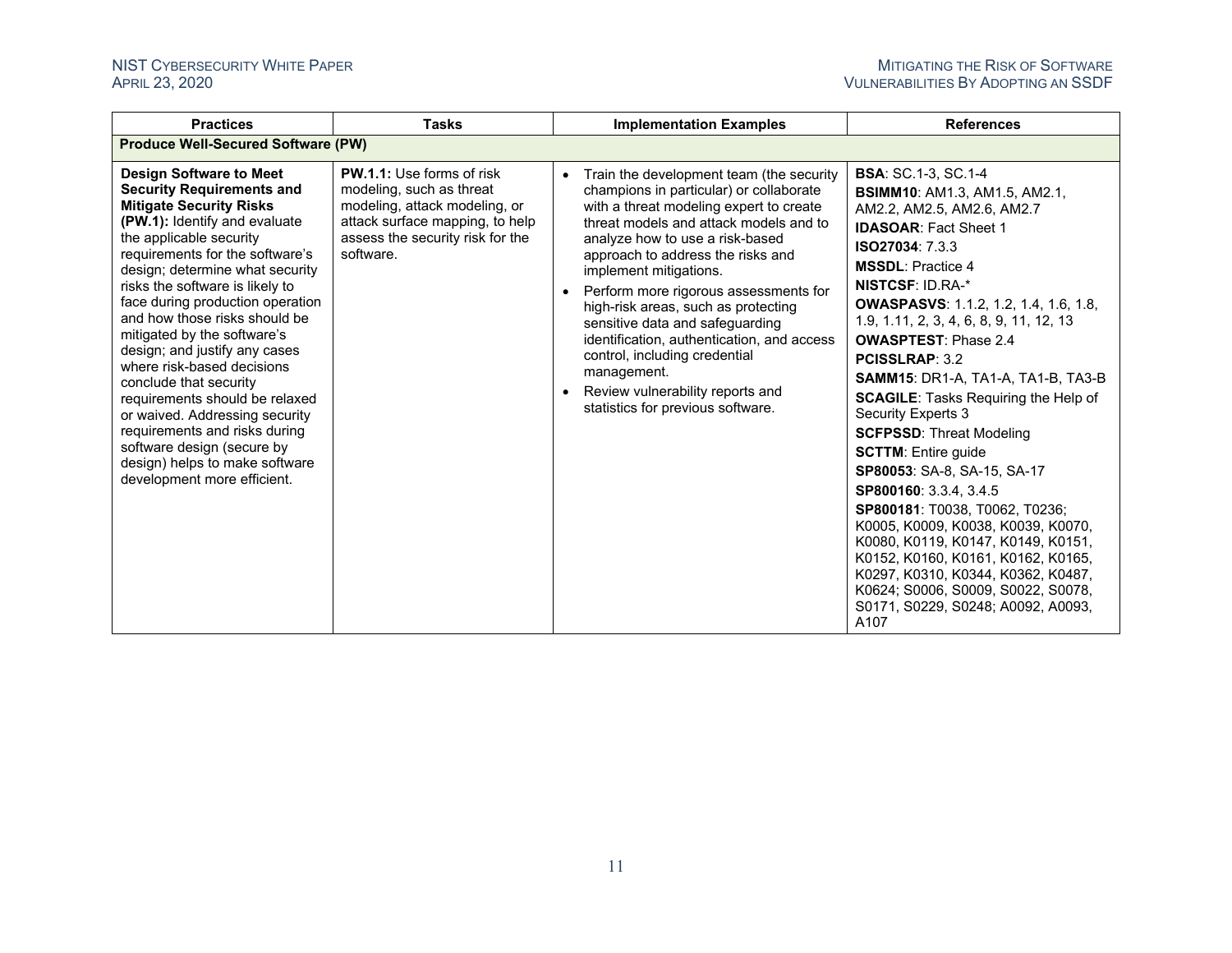| <b>Practices</b>                                                                                                                                                                                                                                                         | <b>Tasks</b>                                                                                                                                                                                                                             | <b>Implementation Examples</b>                                                                                                                                                                                                                                                                                                                                                                                                                                                                                                                                                                                                                                                  | <b>References</b>                                                                                                                                                                                                                                                                                                                                                                                    |
|--------------------------------------------------------------------------------------------------------------------------------------------------------------------------------------------------------------------------------------------------------------------------|------------------------------------------------------------------------------------------------------------------------------------------------------------------------------------------------------------------------------------------|---------------------------------------------------------------------------------------------------------------------------------------------------------------------------------------------------------------------------------------------------------------------------------------------------------------------------------------------------------------------------------------------------------------------------------------------------------------------------------------------------------------------------------------------------------------------------------------------------------------------------------------------------------------------------------|------------------------------------------------------------------------------------------------------------------------------------------------------------------------------------------------------------------------------------------------------------------------------------------------------------------------------------------------------------------------------------------------------|
| <b>Review the Software Design</b><br>to Verify Compliance with<br><b>Security Requirements and</b><br>Risk Information (PW.2): Help<br>ensure that the software will<br>meet the security requirements<br>and satisfactorily address the<br>identified risk information. | <b>PW.2.1:</b> Have a qualified person<br>who was not involved with the<br>software design review it to<br>confirm that it meets all of the<br>security requirements and<br>satisfactorily addresses the<br>identified risk information. | Review the software design to confirm<br>that it addresses all of the security<br>requirements.<br>Review the risk models created during<br>software design to determine if they<br>appear to adequately identify the risks.<br>Review the software design to confirm<br>that it satisfactorily addresses the risks<br>identified by the risk models.<br>Have the software's designer correct<br>$\bullet$<br>failures to meet the requirements.<br>Change the design and/or the risk<br>$\bullet$<br>response strategy if the security<br>requirements cannot be met.                                                                                                          | <b>BSA: TV.3, TV.3-1, TV.5</b><br><b>BSIMM10: AA1.2, AA2.1</b><br>ISO27034: 7.3.3<br><b>OWASPTEST: Phase 2.2</b><br>SAMM15: DR1-A, DR1-B<br>SP800181: T0328; K0038, K0039,<br>K0070, K0080, K0119, K0152, K0153,<br>K0161, K0165, K0172, K0297; S0006,<br>S0009, S0022, S0036, S0141, S0171                                                                                                          |
| <b>Verify Third-Party Software</b><br><b>Complies with Security</b><br>Requirements (PW.3): Reduce<br>the risk associated with using<br>acquired software modules and<br>services, which are potential<br>sources of additional<br>vulnerabilities.                      | <b>PW.3.1: Communicate</b><br>requirements to third parties<br>who may provide software<br>modules and services to the<br>organization for reuse by the<br>organization's own software.                                                  | Define a core set of security<br>$\bullet$<br>requirements, and include them in<br>acquisition documents, software<br>contracts, and other agreements with<br>third parties.<br>Define the security-related criteria for<br>selecting commercial and open-source<br>software.<br>Components<br>Require the providers of commercial<br>$\bullet$<br>software modules and services to<br>Controls<br>provide evidence that their software<br>complies with the organization's security<br>requirements.<br>Establish and follow procedures to<br>$\bullet$<br>address risk when there are security<br>requirements that third-party software<br>modules and services do not meet. | <b>BSA:</b> SM.1, SM.2, SM.2-1, SM.2.4<br><b>BSIMM10: CP2.4, SR2.5, SR3.2</b><br><b>IDASOAR: Fact Sheets 19, 21</b><br><b>MSSDL: Practice 7</b><br>SAMM15: SR3-A<br><b>SCFPSSD: Manage Security Risk</b><br>Inherent in the Use of Third-Party<br><b>SCSIC:</b> Vendor Sourcing Integrity<br>SP80053: SA-4, SA-12<br>SP800160: 3.1.1, 3.1.2<br>SP800181: T0203, T0415; K0039;<br>S0374; A0056, A0161 |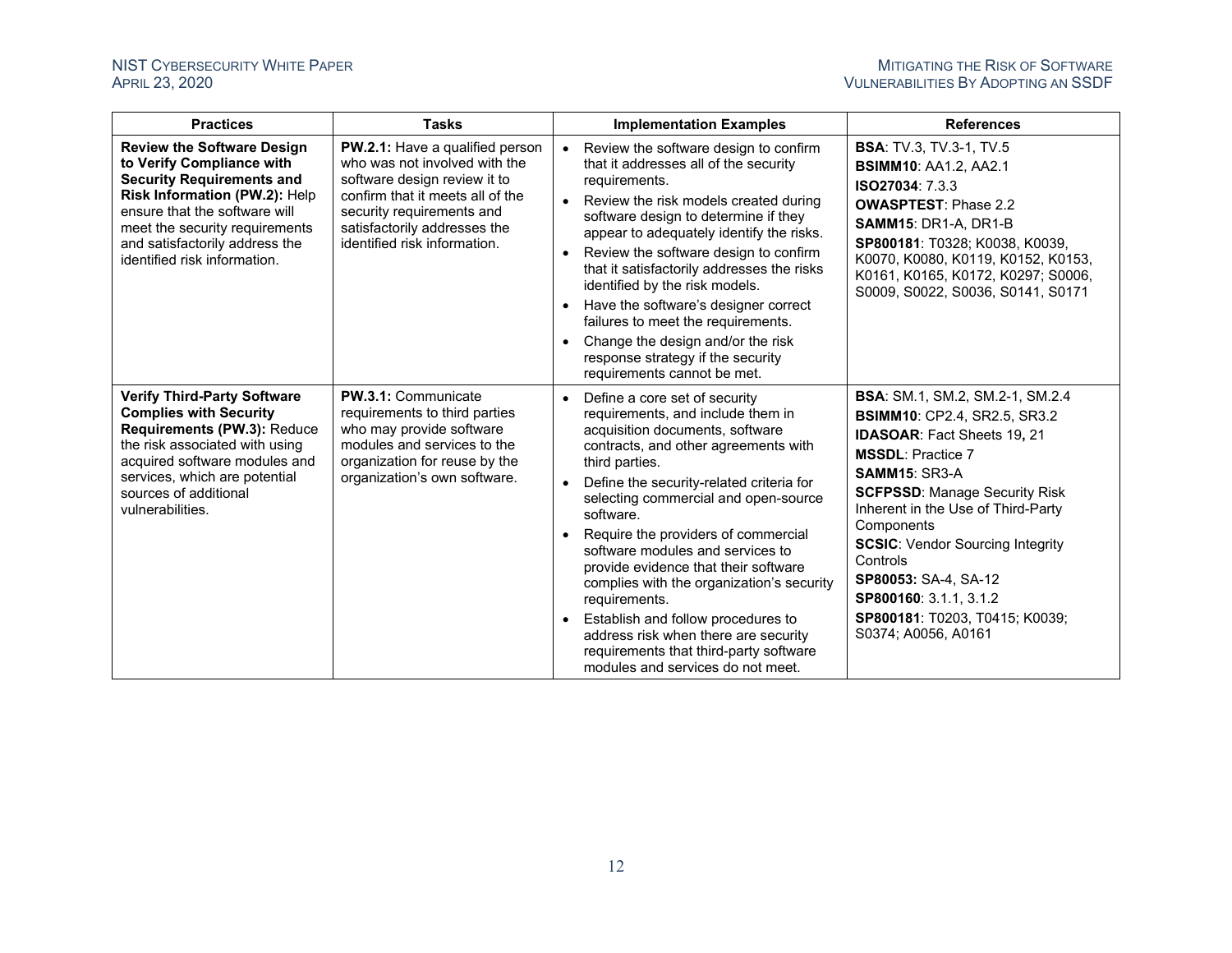| <b>Practices</b>                                                                                                                                                                                                                                                                                                                                                                                                                                                        | <b>Tasks</b>                                                                                                                                                                  | <b>Implementation Examples</b>                                                                                                                                                                                                                                                                                                                                                                                                                                                                                                                                                                                                                                                                                                                                                                                                                                                                | <b>References</b>                                                                                                                                                                                                                                                                                                                                                                                                                                                                                                                                                                                                                                                                                                                                                           |
|-------------------------------------------------------------------------------------------------------------------------------------------------------------------------------------------------------------------------------------------------------------------------------------------------------------------------------------------------------------------------------------------------------------------------------------------------------------------------|-------------------------------------------------------------------------------------------------------------------------------------------------------------------------------|-----------------------------------------------------------------------------------------------------------------------------------------------------------------------------------------------------------------------------------------------------------------------------------------------------------------------------------------------------------------------------------------------------------------------------------------------------------------------------------------------------------------------------------------------------------------------------------------------------------------------------------------------------------------------------------------------------------------------------------------------------------------------------------------------------------------------------------------------------------------------------------------------|-----------------------------------------------------------------------------------------------------------------------------------------------------------------------------------------------------------------------------------------------------------------------------------------------------------------------------------------------------------------------------------------------------------------------------------------------------------------------------------------------------------------------------------------------------------------------------------------------------------------------------------------------------------------------------------------------------------------------------------------------------------------------------|
|                                                                                                                                                                                                                                                                                                                                                                                                                                                                         | PW.3.2: Use appropriate means<br>to verify that commercial, open<br>source, and all other third-party<br>software modules and services<br>comply with the requirements.       | See if there are publicly known<br>$\bullet$<br>vulnerabilities in the software modules<br>and services that the vendor has not yet<br>fixed.<br>Ensure each software module or service<br>$\bullet$<br>is still actively maintained, which should<br>include new vulnerabilities found in the<br>software being remediated.<br>Determine a plan of action for each third-<br>party software module or service that is<br>no longer being maintained or available<br>in the future.<br>Use the results of commercial services<br>$\bullet$<br>for vetting the software modules and<br>services.<br>[See Review and/or Analyze Human-<br><b>Readable Code to Identify</b><br><b>Vulnerabilities and Verify Compliance</b><br>with Security Requirements (PW.7)]<br>[See Test Executable Code to Identify<br><b>Vulnerabilities and Verify Compliance</b><br>with Security Requirements (PW.8)] | <b>BSA: SC.3-1, TV.2</b><br><b>IDASOAR: Fact Sheet 21</b><br><b>MSSDL: Practice 7</b><br><b>OWASPASVS: 10, 14.2</b><br><b>PCISSLRAP: 4.1</b><br><b>SCAGILE:</b> Tasks Requiring the Help of<br>Security Experts 8<br><b>SCFPSSD: Manage Security Risk</b><br>Inherent in the Use of Third-Party<br>Components<br><b>SCSIC:</b> Vendor Sourcing Integrity<br>Controls<br><b>SCTPC: 3.2.2</b><br>SP80053: SA-12<br>SP800160: 3.1.2, 3.3.8<br>SP800181: SP-DEV-002; K0153, K0266<br>[See Review and/or Analyze Human-<br><b>Readable Code to Identify</b><br><b>Vulnerabilities and Verify Compliance</b><br>with Security Requirements (PW.7)]<br>[See Test Executable Code to Identify<br><b>Vulnerabilities and Verify Compliance</b><br>with Security Requirements (PW.8)] |
| <b>Reuse Existing, Well-Secured</b><br><b>Software When Feasible</b><br><b>Instead of Duplicating</b><br>Functionality (PW.4): Lower<br>the costs of software<br>development, expedite software<br>development, and decrease the<br>likelihood of introducing<br>additional security vulnerabilities<br>into the software. These are<br>particularly true for software that<br>implements security<br>functionality, such as<br>cryptographic modules and<br>protocols. | PW.4.1: Acquire well-secured<br>components (e.g., software<br>libraries, modules, middleware,<br>frameworks) from third parties<br>for use by the organization's<br>software. | Review and evaluate third-party software<br>$\bullet$<br>components in the context of their<br>expected use. If a component is to be<br>used in a substantially different way in<br>the future, perform the review and<br>evaluation again with that new context in<br>mind.<br>Establish an organization-wide software<br>repository to host sanctioned and vetted<br>open-source components.<br>Maintain a list of organization-approved<br>$\bullet$<br>commercial software components and<br>component versions.<br>Designate which components must be<br>included by software to be developed.                                                                                                                                                                                                                                                                                           | <b>BSA: SM.2, SM.2.1</b><br><b>IDASOAR: Fact Sheet 19</b><br><b>MSSDL: Practice 6</b><br>SAMM15: SA1-A<br><b>SCTPC: 3.2.1</b><br>SP80053: SA-12<br>SP800181: K0039                                                                                                                                                                                                                                                                                                                                                                                                                                                                                                                                                                                                          |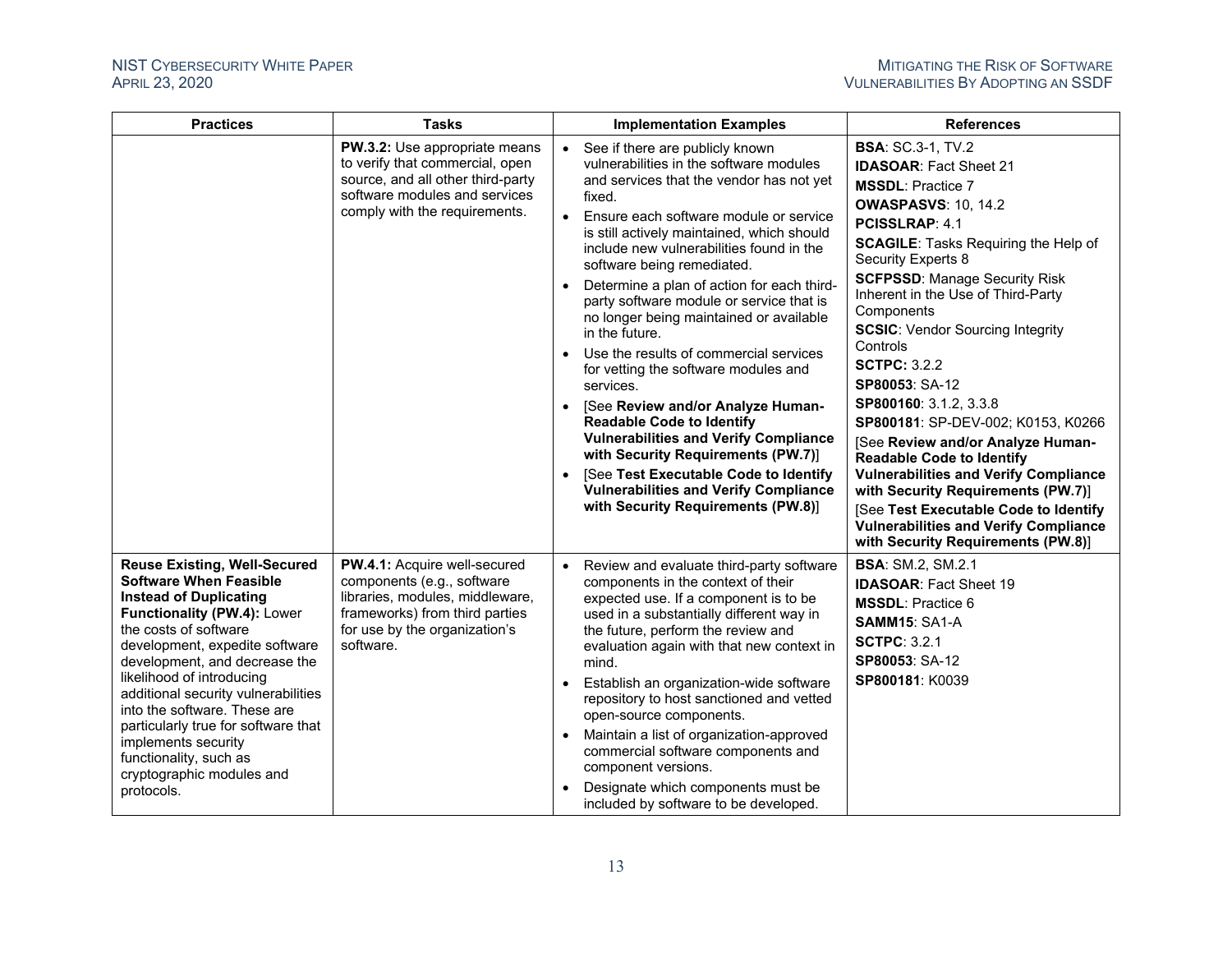<span id="page-16-0"></span>

| <b>Practices</b>                                                                                                                                                                                                                      | <b>Tasks</b>                                                                                                                                                                                                                                                                                                                       | <b>Implementation Examples</b>                                                                                                                                                                                                                                                                                                                                                                                                                                                                                                            | <b>References</b>                                                                                                                                                                                                                                                                                                                                                                                                                                                           |
|---------------------------------------------------------------------------------------------------------------------------------------------------------------------------------------------------------------------------------------|------------------------------------------------------------------------------------------------------------------------------------------------------------------------------------------------------------------------------------------------------------------------------------------------------------------------------------|-------------------------------------------------------------------------------------------------------------------------------------------------------------------------------------------------------------------------------------------------------------------------------------------------------------------------------------------------------------------------------------------------------------------------------------------------------------------------------------------------------------------------------------------|-----------------------------------------------------------------------------------------------------------------------------------------------------------------------------------------------------------------------------------------------------------------------------------------------------------------------------------------------------------------------------------------------------------------------------------------------------------------------------|
|                                                                                                                                                                                                                                       | PW.4.2: Create well-secured<br>software components in-house<br>following SDLC processes to<br>meet common internal software<br>development needs that cannot<br>be better met by third-party<br>software.                                                                                                                          | Follow the organization-established<br>$\bullet$<br>security practices for secure software<br>development.<br>Maintain an organization-wide software<br>$\bullet$<br>repository for these components.<br>Designate which components must be<br>$\bullet$<br>included by software to be developed.                                                                                                                                                                                                                                         | <b>BSIMM10: SFD1.1, SFD2.1</b><br><b>IDASOAR: Fact Sheet 19</b><br><b>OWASPASVS: 10</b><br>SP800181: SP-DEV-001                                                                                                                                                                                                                                                                                                                                                             |
|                                                                                                                                                                                                                                       | PW.4.3: Where appropriate,<br>build in support for using<br>standardized security features<br>and services (e.g., integrating<br>with log management, identity<br>management, access control,<br>and vulnerability management<br>systems) instead of creating<br>proprietary implementations of<br>security features and services. | Maintain an organization-wide software<br>$\bullet$<br>repository of modules for supporting<br>standardized security features and<br>services.<br>Designate which security features and<br>$\bullet$<br>services must be supported by software<br>to be developed.                                                                                                                                                                                                                                                                        | <b>BSA: SI.2, EN.1-1, LO.1</b><br><b>MSSDL: Practice 5</b><br><b>OWASPASVS: 1.1.6</b><br><b>SCFPSSD: Establish Log Requirements</b><br>and Audit Practices                                                                                                                                                                                                                                                                                                                  |
| <b>Create Source Code Adhering</b><br>to Secure Coding Practices<br>(PW.5): Decrease the number of<br>security vulnerabilities in the<br>software, and reduce costs by<br>eliminating vulnerabilities during<br>source code creation. | <b>PW.5.1: Follow all secure</b><br>coding practices that are<br>appropriate to the development<br>languages and environment.                                                                                                                                                                                                      | • Validate all inputs, and validate and<br>properly encode all output.<br>• Avoid using unsafe functions and calls.<br>Handle errors gracefully.<br>Provide logging and tracing capabilities.<br>Use development environments with<br>$\bullet$<br>features that encourage or require the<br>use of secure coding practices.<br>• Follow procedures for manually ensuring<br>compliance with secure coding practices.<br>Check for other vulnerabilities that are<br>$\bullet$<br>common to the development languages<br>and environment. | <b>BSA:</b> SC.2, SC.4, SC.3, SC.3-2, EE.1,<br>EE.1.2, EE.2, LO.1,<br><b>IDASOAR: Fact Sheet 2</b><br>ISO27034: 7.3.5<br><b>MSSDL: Practice 9</b><br><b>OWASPASVS: 1.5, 1.7, 5, 7,</b><br><b>SCFPSSD: Establish Log Requirements</b><br>and Audit Practices, Handle Data Safely,<br>Handle Errors, Use Safe Functions Only<br>SP800181: SP-DEV-001; T0013, T0077,<br>T0176; K0009, K0016, K0039, K0070,<br>K0140, K0624; S0019, S0060, S0149,<br>S0172, S0266; A0036, A0047 |
|                                                                                                                                                                                                                                       | PW.5.2: Have the developer<br>review their own human-<br>readable code, analyze their<br>own human-readable code,<br>and/or test their own executable<br>code to complement (not<br>replace) code review, analysis,<br>and/or testing performed by<br>others.                                                                      | [See Review and/or Analyze Human-<br>$\bullet$<br><b>Readable Code to Identify</b><br><b>Vulnerabilities and Verify Compliance</b><br>with Security Requirements (PW.7)]<br>• [See Test Executable Code to Identify<br><b>Vulnerabilities and Verify Compliance</b><br>with Security Requirements (PW.8)]                                                                                                                                                                                                                                 | [See Review and/or Analyze Human-<br><b>Readable Code to Identify</b><br><b>Vulnerabilities and Verify Compliance</b><br>with Security Requirements (PW.7)]<br>[See Test Executable Code to Identify<br><b>Vulnerabilities and Verify Compliance</b><br>with Security Requirements (PW.8)]                                                                                                                                                                                  |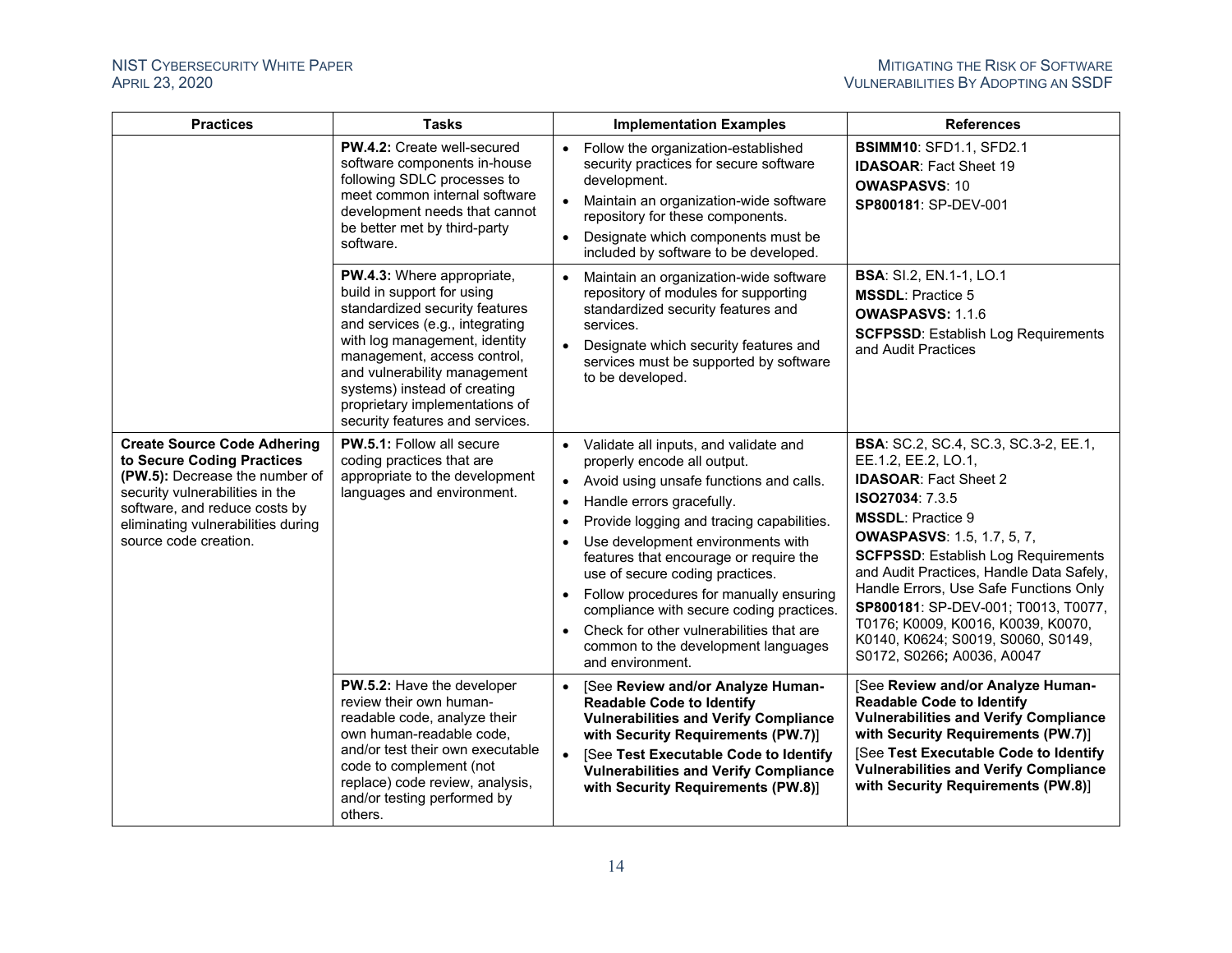| <b>Practices</b>                                                                                                                                                                                                                                                | <b>Tasks</b>                                                                                                                                                                                                                   |           | <b>Implementation Examples</b>                                                                                                                                                                                                                                                                                                                                                                                                                                                                                                                                                                                                                                                                                                                                                                                       | <b>References</b>                                                                                                                                                                                                                                                                                                                             |
|-----------------------------------------------------------------------------------------------------------------------------------------------------------------------------------------------------------------------------------------------------------------|--------------------------------------------------------------------------------------------------------------------------------------------------------------------------------------------------------------------------------|-----------|----------------------------------------------------------------------------------------------------------------------------------------------------------------------------------------------------------------------------------------------------------------------------------------------------------------------------------------------------------------------------------------------------------------------------------------------------------------------------------------------------------------------------------------------------------------------------------------------------------------------------------------------------------------------------------------------------------------------------------------------------------------------------------------------------------------------|-----------------------------------------------------------------------------------------------------------------------------------------------------------------------------------------------------------------------------------------------------------------------------------------------------------------------------------------------|
| <b>Configure the Compilation</b><br>and Build Processes to<br><b>Improve Executable Security</b><br>(PW.6): Decrease the number of<br>security vulnerabilities in the<br>software, and reduce costs by<br>eliminating vulnerabilities before<br>testing occurs. | PW.6.1: Use compiler and build<br>tools that offer features to<br>improve executable security.                                                                                                                                 |           | Use up-to-date versions of compiler and<br>build tools.<br>Validate the authenticity and integrity of<br>compiler and build tools.                                                                                                                                                                                                                                                                                                                                                                                                                                                                                                                                                                                                                                                                                   | <b>BSA: TC.1-1, TC.1-3, TC.1-4, TC.1-5</b><br><b>MSSDL: Practice 8</b><br><b>SCAGILE: Operational Security Task 3</b><br><b>SCFPSSD: Use Current Compiler and</b><br><b>Toolchain Versions and Secure Compiler</b><br>Options<br><b>SCSIC: Vendor Software Development</b><br><b>Integrity Controls</b>                                       |
|                                                                                                                                                                                                                                                                 | <b>PW.6.2: Determine which</b><br>compiler and build tool features<br>should be used and how each<br>should be configured, then<br>implement the approved<br>configuration for compilation and<br>build tools, processes, etc. | $\bullet$ | Enable compiler features that produce<br>warnings for poorly secured code during<br>the compilation process.<br>Implement the "clean build" concept,<br>where all compiler warnings are treated<br>as errors and eliminated.<br>Enable compiler features that randomize<br>characteristics, such as memory location<br>usage, that would otherwise be easily<br>predictable and thus exploitable.<br>Conduct testing to ensure that the<br>features are working as expected and<br>not inadvertently causing any operational<br>issues or other problems.<br>Verify that the approved configuration is<br>enabled for compilation and build tools,<br>processes, etc.<br>Document information about the<br>compilation and build tool configuration<br>in a knowledge base that developers can<br>access and search. | <b>BSA: TC.1, TC.1-3, TC.1-4, TC.1-5</b><br><b>OWASPASVS: 1.14.3, 1.14.4, 14.1</b><br><b>SCAGILE: Operational Security Task 8</b><br><b>SCFPSSD: Use Current Compiler and</b><br><b>Toolchain Versions and Secure Compiler</b><br>Options<br><b>SCSIC:</b> Vendor Software Development<br><b>Integrity Controls</b><br>SP800181: K0039, K0070 |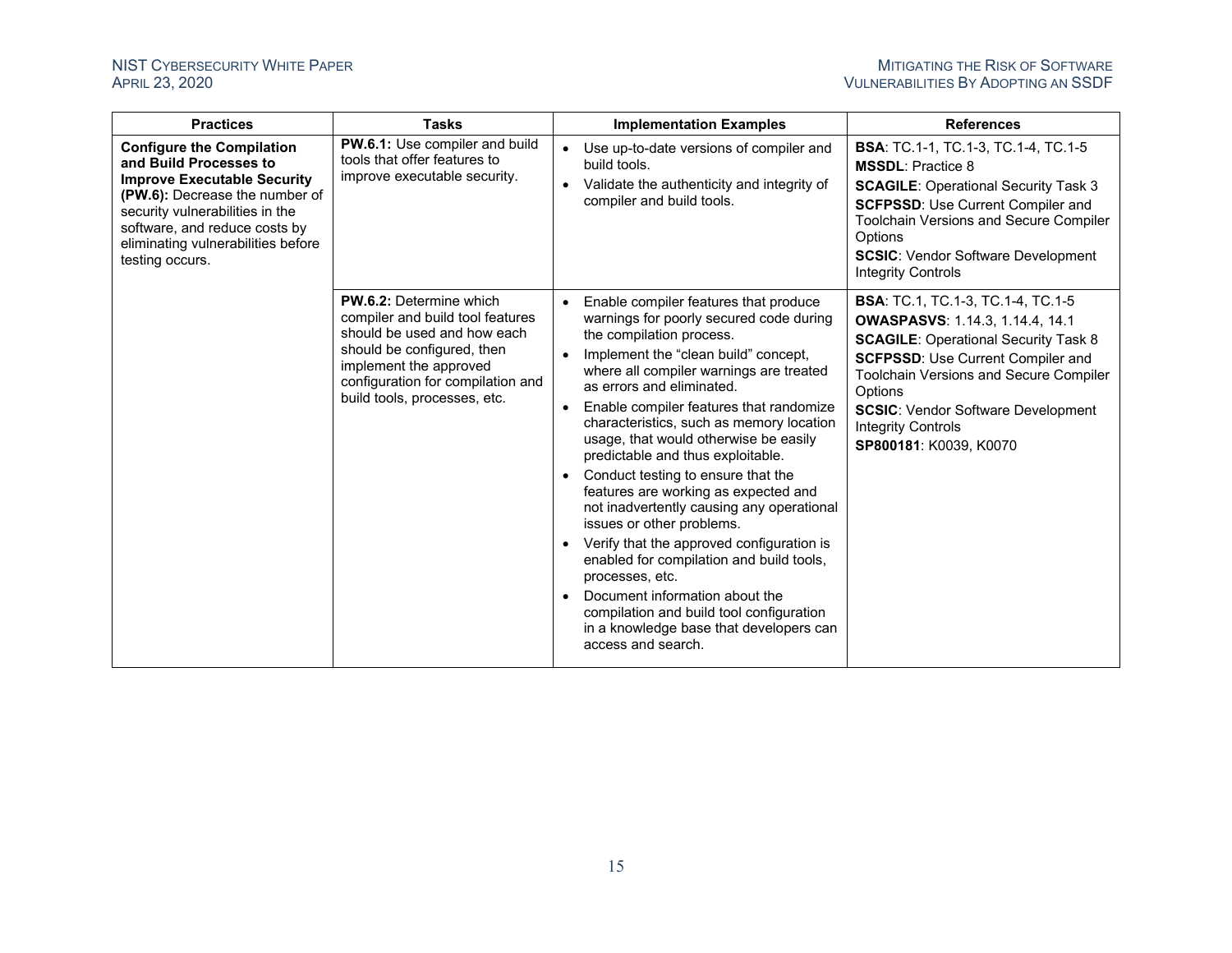<span id="page-18-0"></span>

| <b>Practices</b>                                                                                                                                                                                                                                                                                                                     | <b>Tasks</b>                                                                                                                                                                                                                                                                     |                        | <b>Implementation Examples</b>                                                                                                                                                                                                                                                                                                                              | <b>References</b>                                                                                                                                                                                                                            |
|--------------------------------------------------------------------------------------------------------------------------------------------------------------------------------------------------------------------------------------------------------------------------------------------------------------------------------------|----------------------------------------------------------------------------------------------------------------------------------------------------------------------------------------------------------------------------------------------------------------------------------|------------------------|-------------------------------------------------------------------------------------------------------------------------------------------------------------------------------------------------------------------------------------------------------------------------------------------------------------------------------------------------------------|----------------------------------------------------------------------------------------------------------------------------------------------------------------------------------------------------------------------------------------------|
| <b>Review and/or Analyze</b><br><b>Human-Readable Code to</b><br><b>Identify Vulnerabilities and</b><br><b>Verify Compliance with</b><br><b>Security Requirements</b><br>(PW.7): Help identify<br>vulnerabilities so they can be<br>corrected before the software is<br>released to prevent exploitation.<br>Using automated methods | <b>PW.7.1: Determine whether</b><br>code review (i.e., a person<br>directly looks at the code to find<br>issues) and/or code analysis<br>(i.e., tools are used to find<br>issues in code, either in a fully<br>automated way or in conjunction<br>with a person) should be used. | $\bullet$<br>$\bullet$ | Follow the organization's policies or<br>guidelines for when code review should<br>be performed and how it should be<br>conducted. This includes third-party<br>code and reusable code modules written<br>in-house.<br>Follow the organization's policies or<br>guidelines for when code analysis should<br>be performed and how it should be<br>conducted. | <b>SCSIC: Peer Reviews and Security</b><br>Testing<br>SP80053: SA-11<br>SP800181: SP-DEV-002; K0013, K0039,<br>K0070, K0153, K0165; S0174                                                                                                    |
| lowers the effort and resources<br>needed to detect vulnerabilities.<br>Human-readable code includes<br>source code and any other form                                                                                                                                                                                               | PW.7.2: Perform the code<br>review and/or code analysis<br>based on the organization's<br>secure coding standards, and<br>document and triage all<br>discovered issues and<br>recommended remediations in<br>the development team's<br>workflow or issue tracking<br>system.     |                        | Perform peer review of code, and review<br>any existing code review, analysis, or<br>testing results as part of the peer review.                                                                                                                                                                                                                            | <b>BSA: PD.1-5, TV.2, TV.3</b><br><b>BSIMM10: CR1.2, CR1.4, CR1.6,</b><br>CR2.6, CR2.7                                                                                                                                                       |
| of code an organization deems<br>as human readable.                                                                                                                                                                                                                                                                                  |                                                                                                                                                                                                                                                                                  | $\bullet$              | Use peer reviews to check code for<br>backdoors and other malicious content.                                                                                                                                                                                                                                                                                | <b>IDASOAR:</b> Fact Sheets 3, 4, 5, 14, 15,<br>48                                                                                                                                                                                           |
|                                                                                                                                                                                                                                                                                                                                      |                                                                                                                                                                                                                                                                                  |                        | Use peer reviewing tools that facilitate<br>the peer review process, and document<br>all discussions and other feedback.                                                                                                                                                                                                                                    | ISO27034: 7.3.6<br>MSSDL: Practices 9, 10<br><b>OWASPASVS: 1.1.7, 10</b>                                                                                                                                                                     |
|                                                                                                                                                                                                                                                                                                                                      |                                                                                                                                                                                                                                                                                  | $\bullet$<br>$\bullet$ | Use a static analysis tool to<br>automatically check code for<br>vulnerabilities and for compliance with<br>the organization's secure coding<br>standards, with a human reviewing<br>issues reported by the tool and<br>remediating them as necessary.<br>Use review checklists to verify that the                                                          | <b>OWASPTEST: Phase 3.2, Phase 4.1</b><br>PCISSLRAP: 4.1<br><b>SAMM15: IR1-B, IR2-A, IR2-B</b><br><b>SCAGILE: Operational Security Tasks 4,</b><br>7<br><b>SCFPSSD: Use Code Analysis Tools to</b><br>Find Security Issues Early, Use Static |
|                                                                                                                                                                                                                                                                                                                                      |                                                                                                                                                                                                                                                                                  | $\bullet$              | code complies with the requirements.<br>Use automated tools to identify and<br>remediate documented and verified<br>unsafe software practices on a<br>continuous basis as human-readable<br>code is checked into the code repository.                                                                                                                       | Analysis Security Testing Tools, Perform<br>Manual Verification of Security<br>Features/Mitigations<br><b>SCSIC: Peer Reviews and Security</b><br>Testing<br>SP80053: SA-11, SA-15                                                           |
|                                                                                                                                                                                                                                                                                                                                      |                                                                                                                                                                                                                                                                                  |                        | Identify and document the root cause of<br>each discovered issue.<br>Document lessons learned from code<br>review and analysis in a knowledge base<br>that developers can access and search.                                                                                                                                                                | SP800181: SP-DEV-001, SP-DEV-002;<br>T0013, T0111, T0176, T0267, T0516;<br>K0009, K0039, K0070, K0140, K0624;<br>S0019, S0060, S0078, S0137, S0149,<br>S0167, S0174, S0242, S0266; A0007,<br>A0015, A0036, A0044, A0047                      |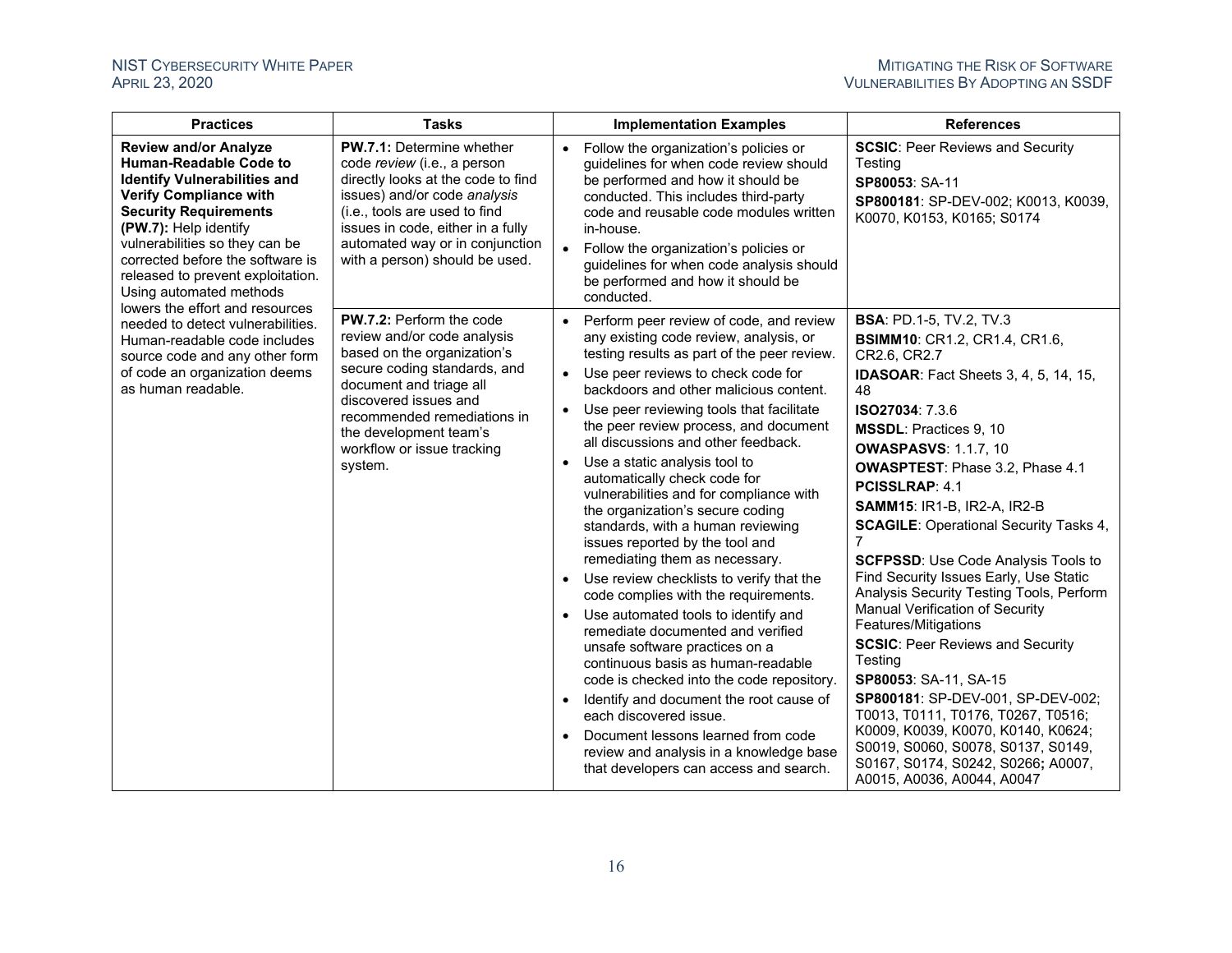<span id="page-19-0"></span>

| <b>Practices</b>                                                                                                                                                                                                                                                                                                                        | <b>Tasks</b>                                                                                                             | <b>Implementation Examples</b>                                                                                                                                                                                                                                                                                                                                                                                                                                                                                                                                                                                                                                                                                                                                                                           | <b>References</b>                                                                                                                                                                                                                                                                                                                                                                                                                                                                                                                                                                                                                                                                                                                                                                                                                                                                                                                                                                                                                                      |
|-----------------------------------------------------------------------------------------------------------------------------------------------------------------------------------------------------------------------------------------------------------------------------------------------------------------------------------------|--------------------------------------------------------------------------------------------------------------------------|----------------------------------------------------------------------------------------------------------------------------------------------------------------------------------------------------------------------------------------------------------------------------------------------------------------------------------------------------------------------------------------------------------------------------------------------------------------------------------------------------------------------------------------------------------------------------------------------------------------------------------------------------------------------------------------------------------------------------------------------------------------------------------------------------------|--------------------------------------------------------------------------------------------------------------------------------------------------------------------------------------------------------------------------------------------------------------------------------------------------------------------------------------------------------------------------------------------------------------------------------------------------------------------------------------------------------------------------------------------------------------------------------------------------------------------------------------------------------------------------------------------------------------------------------------------------------------------------------------------------------------------------------------------------------------------------------------------------------------------------------------------------------------------------------------------------------------------------------------------------------|
| <b>Test Executable Code to</b><br><b>Identify Vulnerabilities and</b><br><b>Verify Compliance with</b><br><b>Security Requirements</b><br>(PW.8): Help identify<br>vulnerabilities so they can be<br>corrected before the software is<br>released in order to prevent<br>exploitation. Using automated<br>methods lowers the effort and | <b>PW.8.1:</b> Determine if executable<br>code testing should be<br>performed and, if so, which<br>types should be used. | Follow the organization's policies or<br>$\bullet$<br>guidelines for when code testing should<br>be performed and how it should be<br>conducted. This includes third-party<br>executable code and reusable<br>executable code modules written in-<br>house.                                                                                                                                                                                                                                                                                                                                                                                                                                                                                                                                              | <b>BSA: TV.3</b><br><b>SCSIC: Peer Reviews and Security</b><br>Testing<br>SP80053: SA-11<br>SP800181: SP-DEV-001, SP-DEV-002;<br>T0456; K0013, K0039, K0070, K0153,<br>K0165, K0342, K0367, K0536, K0624;<br>S0001, S0015, S0026, S0061, S0083,<br>S0112, S0135                                                                                                                                                                                                                                                                                                                                                                                                                                                                                                                                                                                                                                                                                                                                                                                        |
| resources needed to detect<br>vulnerabilities. Executable code<br>includes binaries, directly<br>executed bytecode, directly<br>executed source code, and any<br>other form of code an<br>organization deems as<br>executable.                                                                                                          | <b>PW.8.2:</b> Design the tests,<br>perform the testing, and<br>document the results.                                    | Perform robust functional testing of<br>$\bullet$<br>security features.<br>Integrate dynamic vulnerability testing<br>$\bullet$<br>into the project's automated test suite.<br>Incorporate tests for previously reported<br>vulnerabilities into the project's<br>automated test suite to ensure that<br>errors are not reintroduced.<br>Use automated fuzz testing tools to find<br>$\bullet$<br>issues with input handling.<br>If resources are available, use<br>$\bullet$<br>penetration testing to simulate how an<br>attacker might attempt to compromise<br>the software in high-risk scenarios.<br>Identify and document the root cause of<br>$\bullet$<br>each discovered issue.<br>Document lessons learned from code<br>testing in a knowledge base that<br>developers can access and search. | <b>BSA: PD.1-5, TV.3, TV.5, TV.5-2</b><br><b>BSIMM10: PT1.1, PT1.2, PT1.3, ST1.1,</b><br>ST1.3, ST2.1, ST2.4, ST2.5, ST2.6,<br>ST3.3, ST3.4<br><b>IDASOAR:</b> Fact Sheets 7, 8, 10, 11, 38,<br>39, 43, 44, 48, 55, 56, 57<br>ISO27034: 7.3.6<br><b>MSSDL: Practice 11</b><br><b>PCISSLRAP: 4.1</b><br><b>SAMM15: ST1-B, ST2-A, ST2-B</b><br><b>SCAGILE: Operational Security Tasks</b><br>10, 11; Tasks Requiring the Help of<br>Security Experts 4, 6, 7<br><b>SCFPSSD: Perform Dynamic Analysis</b><br>Security Testing, Fuzz Parsers, Network<br>Vulnerability Scanning, Perform<br>Automated Functional Testing of<br>Security Features/Mitigations, Perform<br><b>Penetration Testing</b><br><b>SCSIC: Peer Reviews and Security</b><br>Testing<br>SP80053: SA-11, SA-15<br><b>SP800181: SP-DEV-001, SP-DEV-002;</b><br>T0013, T0028, T0169, T0176, T0253,<br>T0266, T0456, T0516; K0009, K0039,<br>K0070, K0272, K0339, K0342, K0362,<br>K0536, K0624; S0001, S0015, S0046,<br>S0051, S0078, S0081, S0083, S0135,<br>S0137, S0167, S0242; A0015 |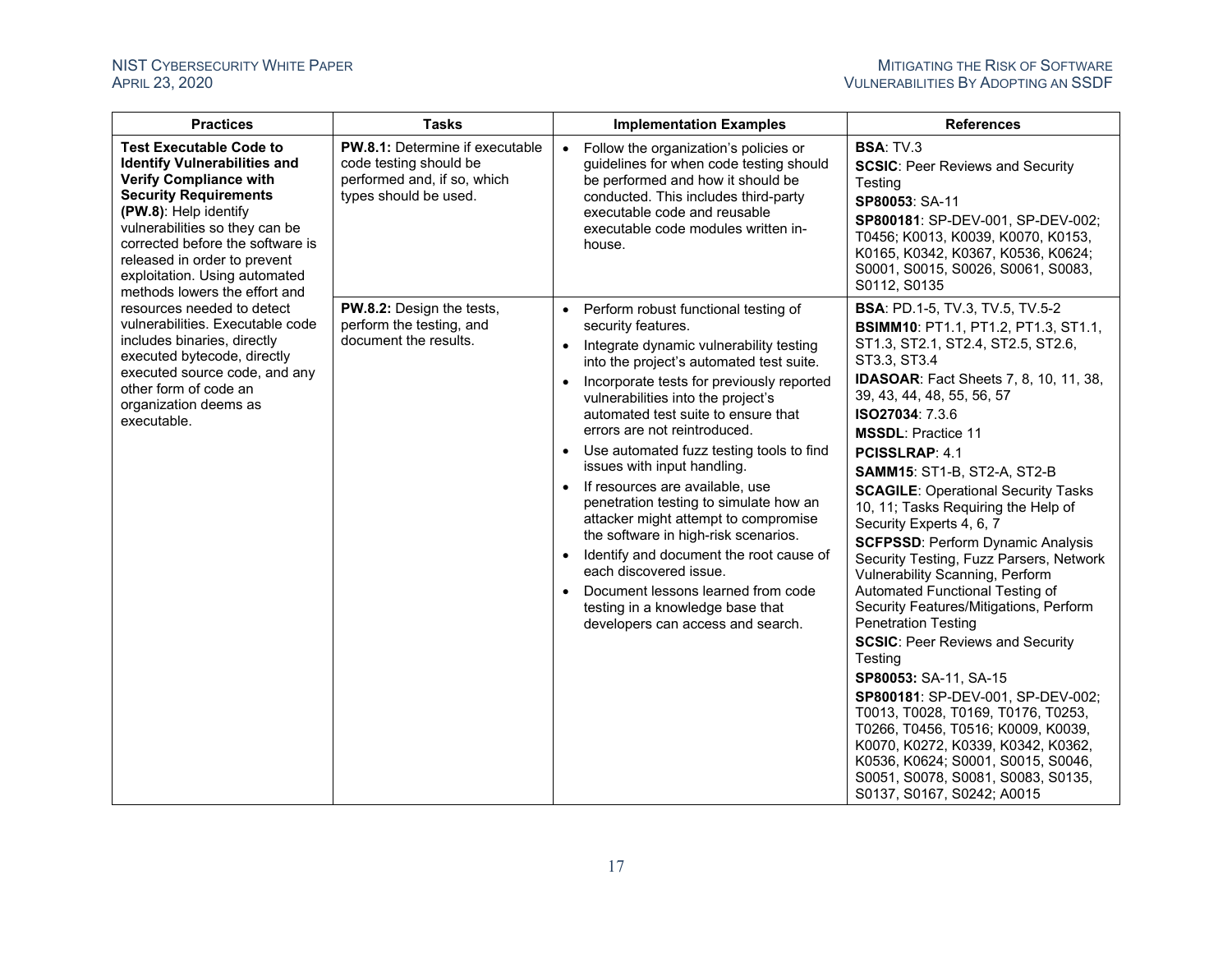| <b>Practices</b>                                                                                                                                                                                                                                                                                                   | <b>Tasks</b>                                                                                                                                                                                                                                               |           | <b>Implementation Examples</b>                                                                                                                                                                                                                                                                                       | <b>References</b>                                                                                                                                                                                                                                                                                                                                                                                                                                 |
|--------------------------------------------------------------------------------------------------------------------------------------------------------------------------------------------------------------------------------------------------------------------------------------------------------------------|------------------------------------------------------------------------------------------------------------------------------------------------------------------------------------------------------------------------------------------------------------|-----------|----------------------------------------------------------------------------------------------------------------------------------------------------------------------------------------------------------------------------------------------------------------------------------------------------------------------|---------------------------------------------------------------------------------------------------------------------------------------------------------------------------------------------------------------------------------------------------------------------------------------------------------------------------------------------------------------------------------------------------------------------------------------------------|
| <b>Configure the Software to</b><br><b>Have Secure Settings by</b><br>Default (PW.9): Help improve<br>the security of the software at<br>the time of installation to reduce<br>the likelihood of the software<br>being deployed with weak<br>security settings that would put it<br>at greater risk of compromise. | <b>PW.9.1:</b> Determine how to<br>configure each setting that has<br>an effect on security so that the<br>default settings are secure and<br>do not weaken the security<br>functions provided by the<br>platform, network infrastructure,<br>or services. | $\bullet$ | Conduct testing to ensure that the<br>settings, including the default settings,<br>are working as expected and are not<br>inadvertently causing any security<br>weaknesses, operational issues, or other<br>problems.                                                                                                | <b>BSA: CF.1, TC.1</b><br><b>IDASOAR: Fact Sheet 23</b><br><b>ISO27034: 7.3.5</b><br><b>OWASPTEST: Phase 4.2</b><br><b>SCAGILE:</b> Tasks Requiring the Help of<br>Security Experts 12<br><b>SCSIC: Vendor Software Delivery</b><br>Integrity Controls, Vendor Software<br>Development Integrity Controls<br>SP800181: SP-DEV-002; K0009, K0039,<br>K0073, K0153, K0165, K0275, K0531;<br>S0167                                                   |
|                                                                                                                                                                                                                                                                                                                    | <b>PW.9.2:</b> Implement the default<br>settings (or groups of default<br>settings, if applicable), and<br>document each setting for<br>software administrators.                                                                                           |           | Verify that the approved configuration is<br>in place for the software.<br>Document each setting's purpose,<br>options, default value, security<br>relevance, potential operational impact,<br>and relationships with other settings.<br>Document how each setting can be<br>implemented by software administrators. | <b>IDASOAR: Fact Sheet 23</b><br><b>OWASPTEST: Phase 4.2</b><br><b>PCISSLRAP: 8.1, 8.2</b><br><b>SCAGILE:</b> Tasks Requiring the Help of<br>Security Experts 12<br><b>SCFPSSD: Verify Secure Configurations</b><br>and Use of Platform Mitigation<br><b>SCSIC: Vendor Software Delivery</b><br>Integrity Controls, Vendor Software<br>Development Integrity Controls<br>SP800181: SP-DEV-001; K0009, K0039,<br>K0073, K0153, K0165, K0275, K0531 |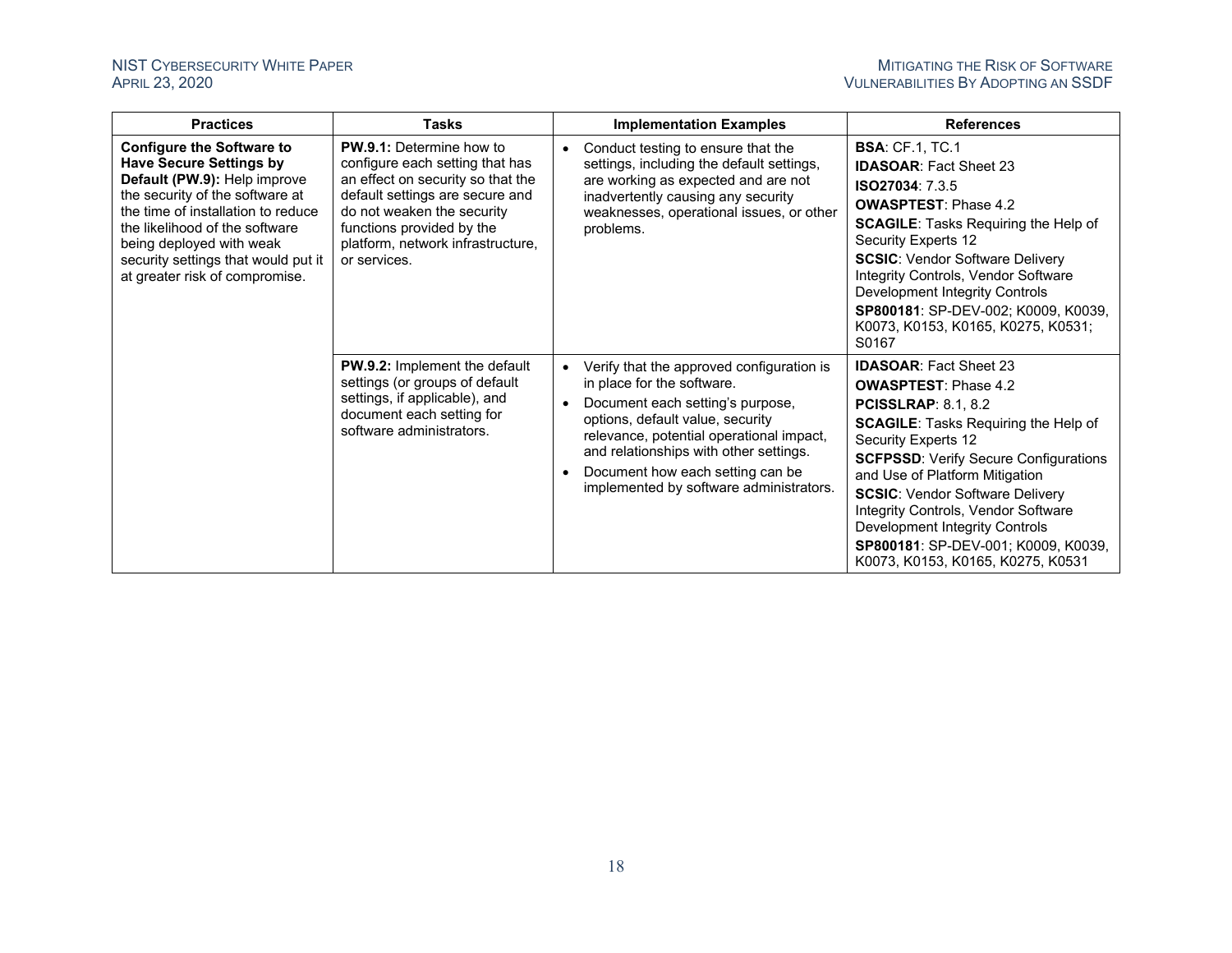| <b>Practices</b>                                                                                                                                                                                                                                           | <b>Tasks</b>                                                                                                                                                                                                                    | <b>Implementation Examples</b>                                                                                                                                                                                                                                                                                                                                                                                                                    | <b>References</b>                                                                                                                                                                                                                                                                                                                                                                                                 |
|------------------------------------------------------------------------------------------------------------------------------------------------------------------------------------------------------------------------------------------------------------|---------------------------------------------------------------------------------------------------------------------------------------------------------------------------------------------------------------------------------|---------------------------------------------------------------------------------------------------------------------------------------------------------------------------------------------------------------------------------------------------------------------------------------------------------------------------------------------------------------------------------------------------------------------------------------------------|-------------------------------------------------------------------------------------------------------------------------------------------------------------------------------------------------------------------------------------------------------------------------------------------------------------------------------------------------------------------------------------------------------------------|
| <b>Respond to Vulnerabilities (RV)</b>                                                                                                                                                                                                                     |                                                                                                                                                                                                                                 |                                                                                                                                                                                                                                                                                                                                                                                                                                                   |                                                                                                                                                                                                                                                                                                                                                                                                                   |
| <b>Identify and Confirm</b><br><b>Vulnerabilities on an Ongoing</b><br>Basis (RV.1): Help ensure that<br>vulnerabilities are identified<br>more quickly so they can be<br>remediated more quickly,<br>reducing the window of<br>opportunity for attackers. | <b>RV.1.1:</b> Gather information from<br>consumers and public sources<br>on potential vulnerabilities in the<br>software and any third-party<br>components that the software<br>uses, and investigate all credible<br>reports. | Establish a vulnerability response<br>program, and make it easy for security<br>researchers to learn about your program<br>and report possible vulnerabilities.<br>Monitor vulnerability databases, security<br>mailing lists, and other sources of<br>vulnerability reports through manual or<br>automated means.<br>Use threat intelligence sources to better<br>$\bullet$<br>understand how vulnerabilities in general<br>are being exploited. | <b>BSA: VM.1-3, VM.3</b><br>BSIMM10: CMVM1.2, CMVM3.4<br><b>PCISSLRAP: 3.4, 4.1, 9.1</b><br><b>SAMM15: IM1-A</b><br><b>SCAGILE: Operational Security Task 5</b><br><b>SCTPC: 3.2.4</b><br>SP800181: K0009, K0038, K0040,<br>K0070, K0161, K0362; S0078                                                                                                                                                            |
|                                                                                                                                                                                                                                                            | RV.1.2: Review, analyze, and/or<br>test the software's code to<br>identify or confirm the presence<br>of previously undetected<br>vulnerabilities.                                                                              | Configure the toolchain to perform<br>automated code analysis and testing on<br>a regular basis.<br>[See Review and/or Analyze Human-<br>$\bullet$<br><b>Readable Code to Identify</b><br><b>Vulnerabilities and Verify Compliance</b><br>with Security Requirements (PW.7)]<br>[See Test Executable Code to Identify<br><b>Vulnerabilities and Verify Compliance</b><br>with Security Requirements (PW.8)]                                       | <b>BSA: VM.1-2</b><br>ISO27034: 7.3.6<br><b>PCISSLRAP: 3.4, 4.1</b><br>SP800181: SP-DEV-002; K0009, K0039,<br>K0153<br>[See Review and/or Analyze Human-<br><b>Readable Code to Identify</b><br><b>Vulnerabilities and Verify Compliance</b><br>with Security Requirements (PW.7)]<br>[See Test Executable Code to Identify<br><b>Vulnerabilities and Verify Compliance</b><br>with Security Requirements (PW.8)] |
|                                                                                                                                                                                                                                                            | RV.1.3: Have a team and<br>process in place to handle the<br>responses to vulnerability<br>reports and incidents.                                                                                                               | • Have a policy that addresses<br>vulnerability disclosure and remediation,<br>and implement the processes needed to<br>support that policy.<br>Have a security response playbook to<br>handle a generic reported vulnerability, a<br>report of zero-days, a vulnerability being<br>exploited in the wild, and a major<br>ongoing incident involving multiple<br>parties.                                                                         | <b>BSA: VM.1-1, VM.2, VM.2-3</b><br><b>MSSDL: Practice 12</b><br><b>SAMM15: IM1-B, IM2-A, IM2-B</b><br><b>SCFPSSD: Vulnerability Response and</b><br><b>Disclosure</b><br>SP800160: 3.3.8<br>SP800181: K0041, K0042, K0151,<br>K0292, K0317; S0054; A0025                                                                                                                                                         |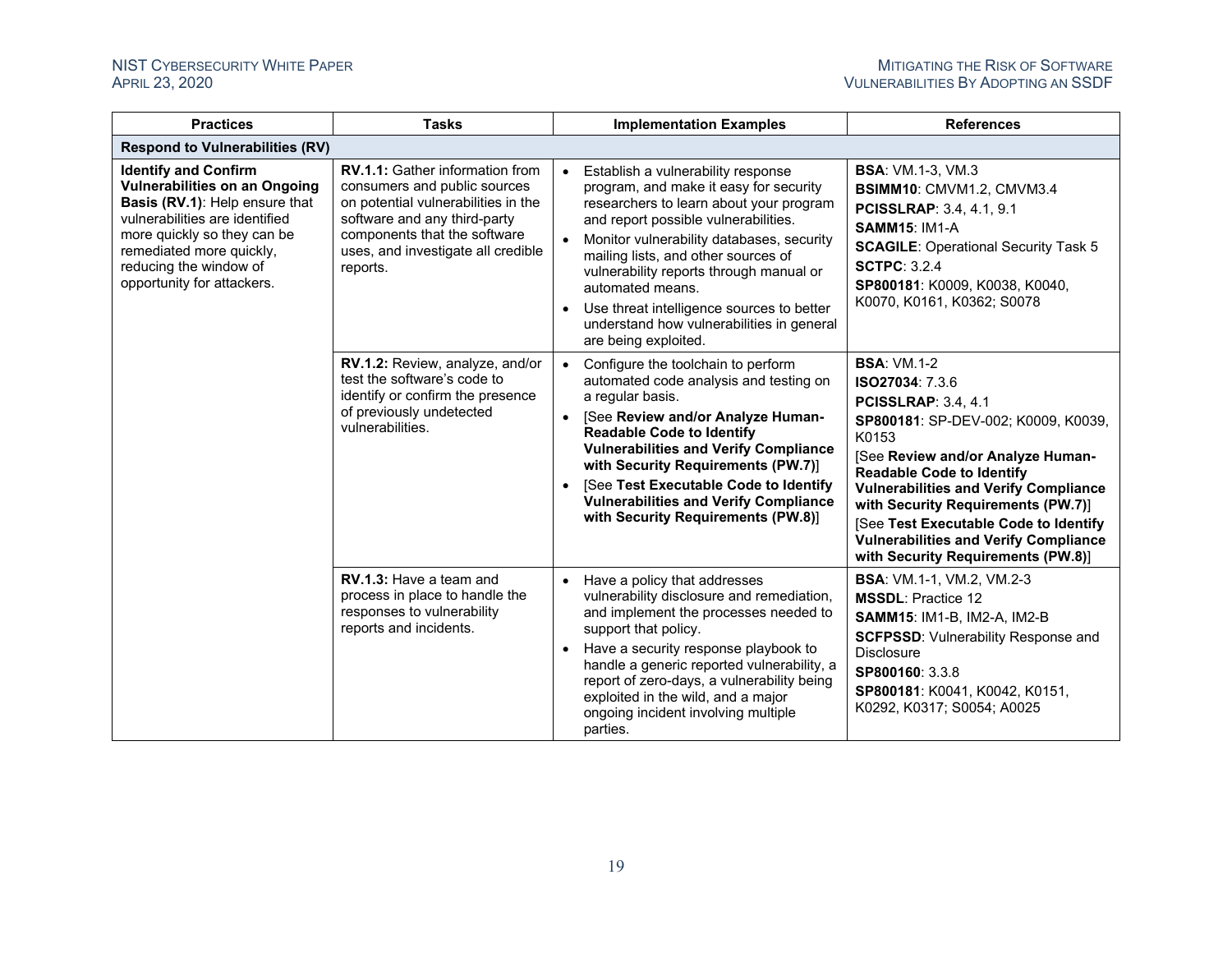| <b>Practices</b>                                                                                                                                                                                              | <b>Tasks</b>                                                                                                                                                     | <b>Implementation Examples</b>                                                                                                                                                                                                                                                                                                                                                                                                                                                                                                                              | <b>References</b>                                                                                                                                                                                                                                         |
|---------------------------------------------------------------------------------------------------------------------------------------------------------------------------------------------------------------|------------------------------------------------------------------------------------------------------------------------------------------------------------------|-------------------------------------------------------------------------------------------------------------------------------------------------------------------------------------------------------------------------------------------------------------------------------------------------------------------------------------------------------------------------------------------------------------------------------------------------------------------------------------------------------------------------------------------------------------|-----------------------------------------------------------------------------------------------------------------------------------------------------------------------------------------------------------------------------------------------------------|
| Assess, Prioritize, and<br><b>Remediate Vulnerabilities</b><br>(RV.2): Help ensure that<br>vulnerabilities are remediated as<br>quickly as necessary, reducing<br>the window of opportunity for<br>attackers. | RV.2.1: Analyze each<br>vulnerability to gather sufficient<br>information to plan its<br>remediation.                                                            | Use issue tracking software (existing<br>$\bullet$<br>software, if available) to document each<br>vulnerability.<br>Estimate how much effort would be<br>$\bullet$<br>required to remediate the vulnerability.<br>Estimate the potential impact of<br>$\bullet$<br>vulnerability exploitation.<br>Estimate the resources needed to<br>weaponize the vulnerability, if that has<br>not already been done.<br>Estimate any other relevant factors<br>needed to plan the remediation of the<br>vulnerability.                                                  | <b>BSA:</b> VM.2, VM.2-1, VM.2-2<br><b>PCISSLRAP: 4.2</b><br><b>SCAGILE:</b> Tasks Requiring the Help of<br>Security Experts 10<br>SP80053: SA-10<br>SP800160: 3.3.8<br>SP800181: K0009, K0039, K0070,<br>K0161, K0165; S0078                             |
|                                                                                                                                                                                                               | RV.2.2: Develop and implement<br>a remediation plan for each<br>vulnerability.                                                                                   | • For each vulnerability, make a risk-<br>based decision as to whether it will be<br>remediated or if the risk will be<br>addressed through other means (e.g.,<br>risk acceptance, risk transference).<br>For each vulnerability to be remediated,<br>determine how its remediation should be<br>prioritized.<br>If a permanent mitigation for a<br>vulnerability is not yet available,<br>determine how the vulnerability can be<br>temporarily mitigated until the permanent<br>solution is available, and add that<br>temporary remediation to the plan. | <b>BSA:</b> VM.1-1, VM.2-3, VM.2-4<br><b>PCISSLRAP: 4.1, 4.2</b><br><b>SCAGILE: Operational Security Task 2</b><br><b>SCFPSSD:</b> Fix the Vulnerability, Identify<br>Mitigating Factors or Workarounds<br>SP800181: T0163, T0229, T0264;<br>K0009, K0070 |
| <b>Analyze Vulnerabilities to</b><br><b>Identify Their Root Causes</b><br>(RV.3): Help reduce the<br>frequency of vulnerabilities in<br>the future.                                                           | RV.3.1: Analyze all identified<br>vulnerabilities to determine the<br>root cause of each vulnerability.                                                          | Document the root cause of each<br>$\bullet$<br>discovered issue.<br>Document lessons learned from root<br>$\bullet$<br>cause analysis in a knowledge base that<br>developers can access and search.                                                                                                                                                                                                                                                                                                                                                        | <b>BSA: VM.2-1</b><br><b>PCISSLRAP: 4.2</b><br><b>SAMM15: IM3-A</b><br>SP800181: T0047, K0009, K0039,<br>K0070, K0343                                                                                                                                     |
|                                                                                                                                                                                                               | RV.3.2: Analyze the root causes<br>over time to identify patterns,<br>such as when a particular<br>secure coding practice is not<br>being followed consistently. | Document lessons learned from root<br>$\bullet$<br>cause analysis in a knowledge base that<br>developers can access and search.<br>Add mechanisms to the toolchain to<br>$\bullet$<br>automatically detect future instances of<br>the root cause.                                                                                                                                                                                                                                                                                                           | <b>BSA: VM.2-1, PD.1-3</b><br><b>MSSDLPG52: Phase Two: Design</b><br>PCISSLRAP: 4.2<br>SP800160: 3.3.8<br>SP800181: T0111, K0009, K0039,<br>K0070, K0343                                                                                                  |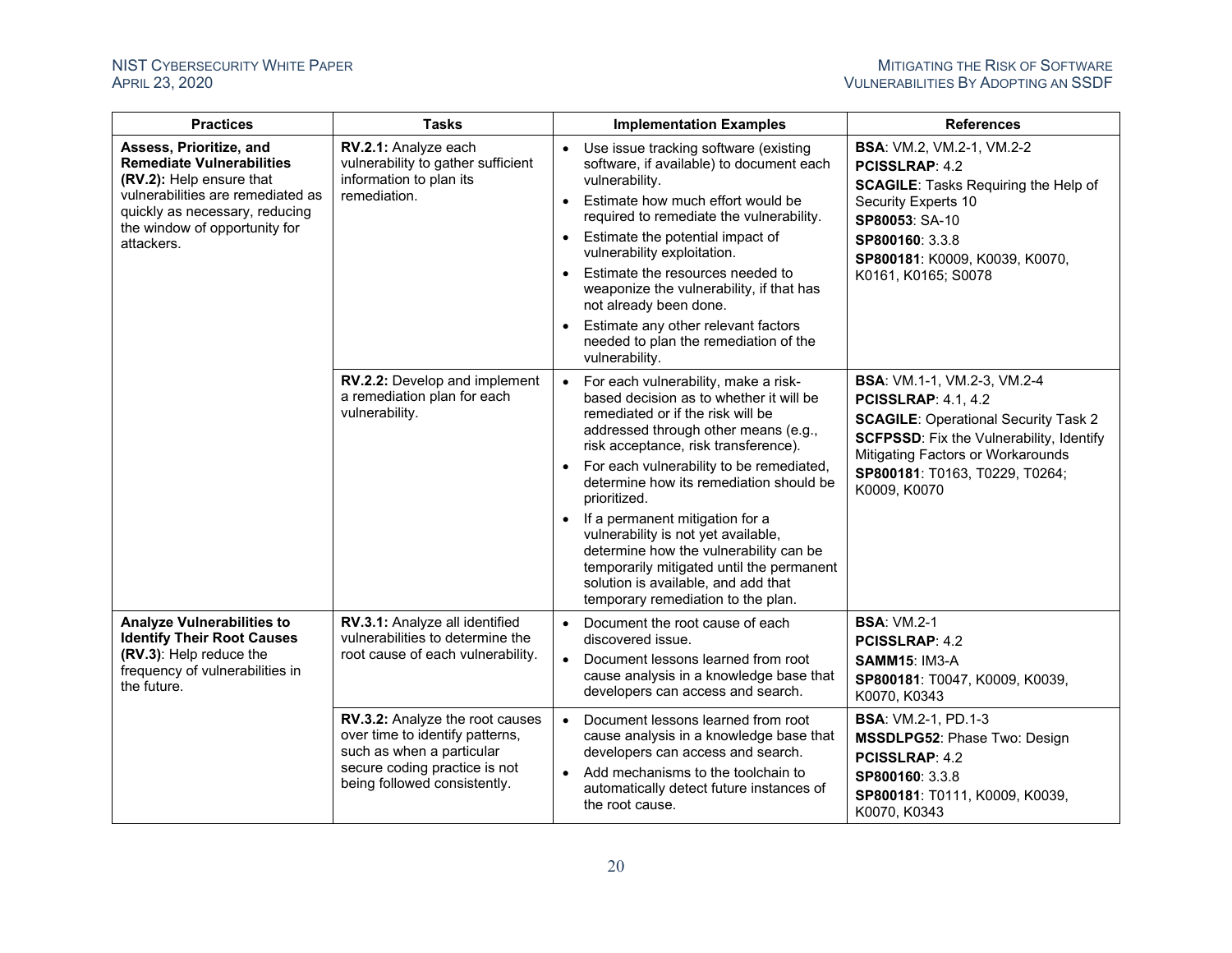| <b>Practices</b> | <b>Tasks</b>                                                                                                                                                                                                             |           | <b>Implementation Examples</b>                                                                                                                                                         | <b>References</b>                                                                                                                       |
|------------------|--------------------------------------------------------------------------------------------------------------------------------------------------------------------------------------------------------------------------|-----------|----------------------------------------------------------------------------------------------------------------------------------------------------------------------------------------|-----------------------------------------------------------------------------------------------------------------------------------------|
|                  | <b>RV.3.3: Review the software for</b><br>other instances of the reported<br>problem and proactively fix them<br>rather than waiting for external<br>reports.                                                            |           | [See Review and/or Analyze Human-<br><b>Readable Code to Identify</b><br><b>Vulnerabilities and Verify Compliance</b><br>with Security Requirements (PW.7)]                            | <b>BSA: VM.2</b><br><b>PCISSLRAP: 4.2</b><br>SP800181: SP-DEV-001, SP-DEV-002;<br>K0009, K0039, K0070                                   |
|                  |                                                                                                                                                                                                                          |           | [See Create Source Code Adhering to<br><b>Secure Coding Practices (PW.5)]</b>                                                                                                          |                                                                                                                                         |
|                  | <b>RV.3.4: Review the SDLC</b><br>process, and update it as<br>appropriate to prevent (or<br>reduce the likelihood of) the root<br>cause recurring in updates to<br>this software or in new software<br>that is created. | $\bullet$ | Document lessons learned from root<br>cause analysis in a knowledge base that<br>developers can access and search.<br>Plan and implement changes to the<br>appropriate SSDF practices. | <b>BSA: PD.1-3</b><br><b>BSIMM10: CMVM3.2</b><br><b>MSSDL:</b> Practice 2<br><b>PCISSLRAP: 2.6.4.2</b><br>SP800181: K0009, K0039, K0070 |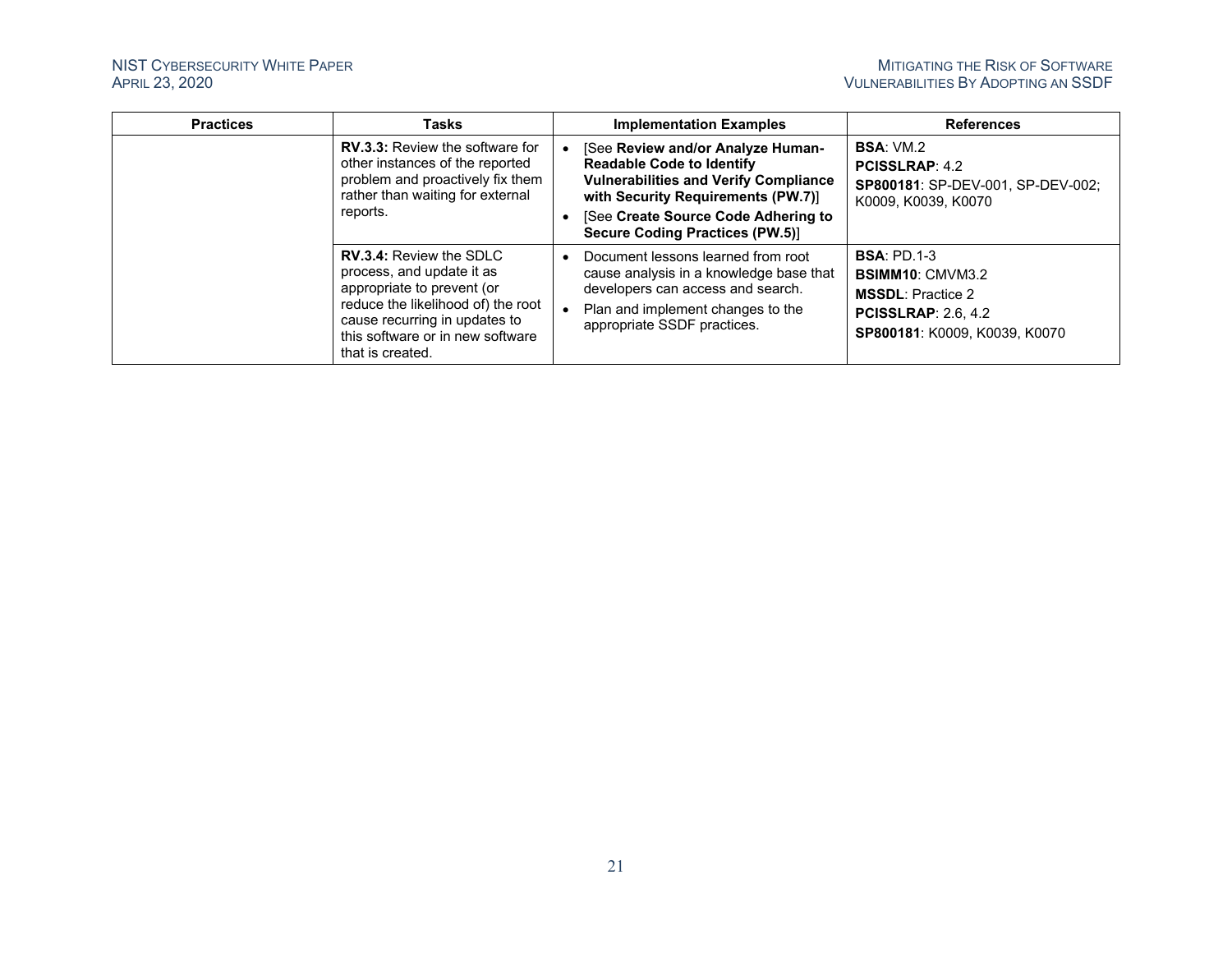### <span id="page-24-1"></span>**References**

- <span id="page-24-0"></span>[1] Newhouse W, Keith S, Scribner B, Witte G (2017) National Initiative for Cybersecurity Education (NICE) Cybersecurity Workforce Framework. (National Institute of Standards and Technology, Gaithersburg, MD), NIST Special Publication (SP) 800-181. <https://doi.org/10.6028/NIST.SP.800-181>
- <span id="page-24-2"></span>[2] National Institute of Standards and Technology (2018), Framework for Improving Critical Infrastructure Cybersecurity, Version 1.1. (National Institute of Standards and Technology, Gaithersburg, MD).<https://doi.org/10.6028/NIST.CSWP.04162018>
- <span id="page-24-3"></span>[3] Migues S, Steven J, Ware M (2019) *Building Security in Maturity Model (BSIMM) Version 10*. Available at<https://www.bsimm.com/download/>
- <span id="page-24-4"></span>[4] BSA (2019) *Framework for Secure Software.* Available at <https://www.bsa.org/reports/bsa-framework-for-secure-software>
- <span id="page-24-5"></span>[5] Hong Fong EK, Wheeler D, Henninger A (2016) State-of-the-Art Resources (SOAR) for Software Vulnerability Detection, Test, and Evaluation 2016. (Institute for Defense Analyses [IDA], Alexandria, VA), IDA Paper P-8005. Available at [https://www.ida.org/research-and-publications/publications/all/s/st/stateoftheart](https://www.ida.org/research-and-publications/publications/all/s/st/stateoftheart-resources-soar-for-software-vulnerability-detection-test-and-evaluation-2016)[resources-soar-for-software-vulnerability-detection-test-and-evaluation-2016](https://www.ida.org/research-and-publications/publications/all/s/st/stateoftheart-resources-soar-for-software-vulnerability-detection-test-and-evaluation-2016)
- <span id="page-24-6"></span>[6] International Organization for Standardization/International Electrotechnical Commission (ISO/IEC), Information technology – Security techniques – Application security – Part 1: Overview and concepts, ISO/IEC 27034-1:2011, 2011. Available at <https://www.iso.org/standard/44378.html>
- <span id="page-24-7"></span>[7] Microsoft (2019) *Security Development Lifecycle*. Available at <https://www.microsoft.com/en-us/sdl>
- <span id="page-24-8"></span>[8] Open Web Application Security Project (2019) *OWASP Application Security Verification Standard 4.0*. Available at <https://github.com/OWASP/ASVS>
- <span id="page-24-9"></span>[9] Open Web Application Security Project (2014) *OWASP Testing Guide 4.0*. Available at <https://www.owasp.org/images/1/19/OTGv4.pdf>
- <span id="page-24-10"></span>[10] Payment Card Industry (PCI) Security Standards Council (2019) *Secure Software Lifecycle (Secure SLC) Requirements and Assessment Procedures Version 1.0*. Available at [https://www.pcisecuritystandards.org/document\\_library?category=sware\\_sec#results](https://www.pcisecuritystandards.org/document_library?category=sware_sec#results)
- <span id="page-24-11"></span>[11] Open Web Application Security Project (2017) *Software Assurance Maturity Model Version 1.5.* Available at [https://www.owasp.org/index.php/OWASP\\_SAMM\\_Project](https://www.owasp.org/index.php/OWASP_SAMM_Project)
- <span id="page-24-12"></span>[12] Software Assurance Forum for Excellence in Code (2012) *Practical Security Stories and Security Tasks for Agile Development Environments*. Available at http://www.safecode.org/publication/SAFECode Agile Dev Security0712.pdf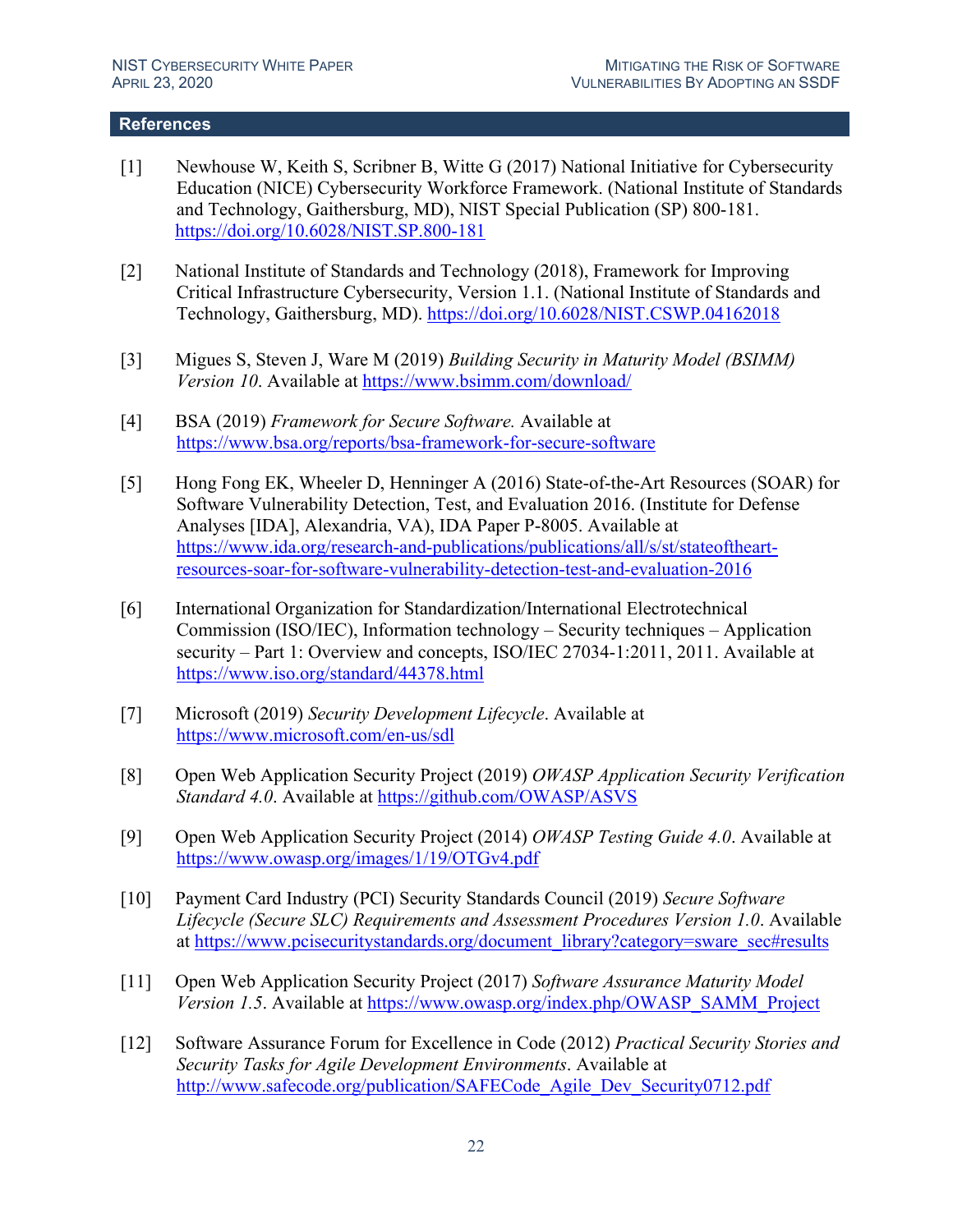- <span id="page-25-0"></span>[13] Software Assurance Forum for Excellence in Code (2018) *Fundamental Practices for Secure Software Development: Essential Elements of a Secure Development Lifecycle Program, Third Edition*. Available at [https://safecode.org/wp](https://safecode.org/wp-content/uploads/2018/03/SAFECode_Fundamental_Practices_for_Secure_Software_Development_March_2018.pdf)[content/uploads/2018/03/SAFECode\\_Fundamental\\_Practices\\_for\\_Secure\\_Software\\_Dev](https://safecode.org/wp-content/uploads/2018/03/SAFECode_Fundamental_Practices_for_Secure_Software_Development_March_2018.pdf) [elopment\\_March\\_2018.pdf](https://safecode.org/wp-content/uploads/2018/03/SAFECode_Fundamental_Practices_for_Secure_Software_Development_March_2018.pdf)
- <span id="page-25-1"></span>[14] Software Assurance Forum for Excellence in Code (2010) *Software Integrity Controls: An Assurance-Based Approach to Minimizing Risks in the Software Supply Chain*. Available at [http://www.safecode.org/publication/SAFECode\\_Software\\_Integrity\\_Controls0610.pdf](http://www.safecode.org/publication/SAFECode_Software_Integrity_Controls0610.pdf)
- <span id="page-25-2"></span>[15] Software Assurance Forum for Excellence in Code (2017) *Managing Security Risks Inherent in the Use of Third-Party Components*. Available at [https://www.safecode.org/wp](https://www.safecode.org/wp-content/uploads/2017/05/SAFECode_TPC_Whitepaper.pdf)[content/uploads/2017/05/SAFECode\\_TPC\\_Whitepaper.pdf](https://www.safecode.org/wp-content/uploads/2017/05/SAFECode_TPC_Whitepaper.pdf)
- <span id="page-25-3"></span>[16] Software Assurance Forum for Excellence in Code (2017) *Tactical Threat Modeling*. Available at [https://www.safecode.org/wp](https://www.safecode.org/wp-content/uploads/2017/05/SAFECode_TM_Whitepaper.pdf)[content/uploads/2017/05/SAFECode\\_TM\\_Whitepaper.pdf](https://www.safecode.org/wp-content/uploads/2017/05/SAFECode_TM_Whitepaper.pdf)
- <span id="page-25-4"></span>[17] Joint Task Force Transformation Initiative (2013) Security and Privacy Controls for Federal Information Systems and Organizations. (National Institute of Standards and Technology, Gaithersburg, MD), NIST Special Publication (SP) 800-53, Revision 4, Includes updates as of January 22, 2015.<https://doi.org/10.6028/NIST.SP.800-53r4>
- <span id="page-25-5"></span>[18] Ross R, McEvilley M, Oren J (2016) Systems Security Engineering: Considerations for a Multidisciplinary Approach in the Engineering of Trustworthy Secure Systems. (National Institute of Standards and Technology, Gaithersburg, MD), NIST Special Publication (SP) 800-160, Volume 1, Includes updates as of March 21, 2018. <https://doi.org/10.6028/NIST.SP.800-160v1>